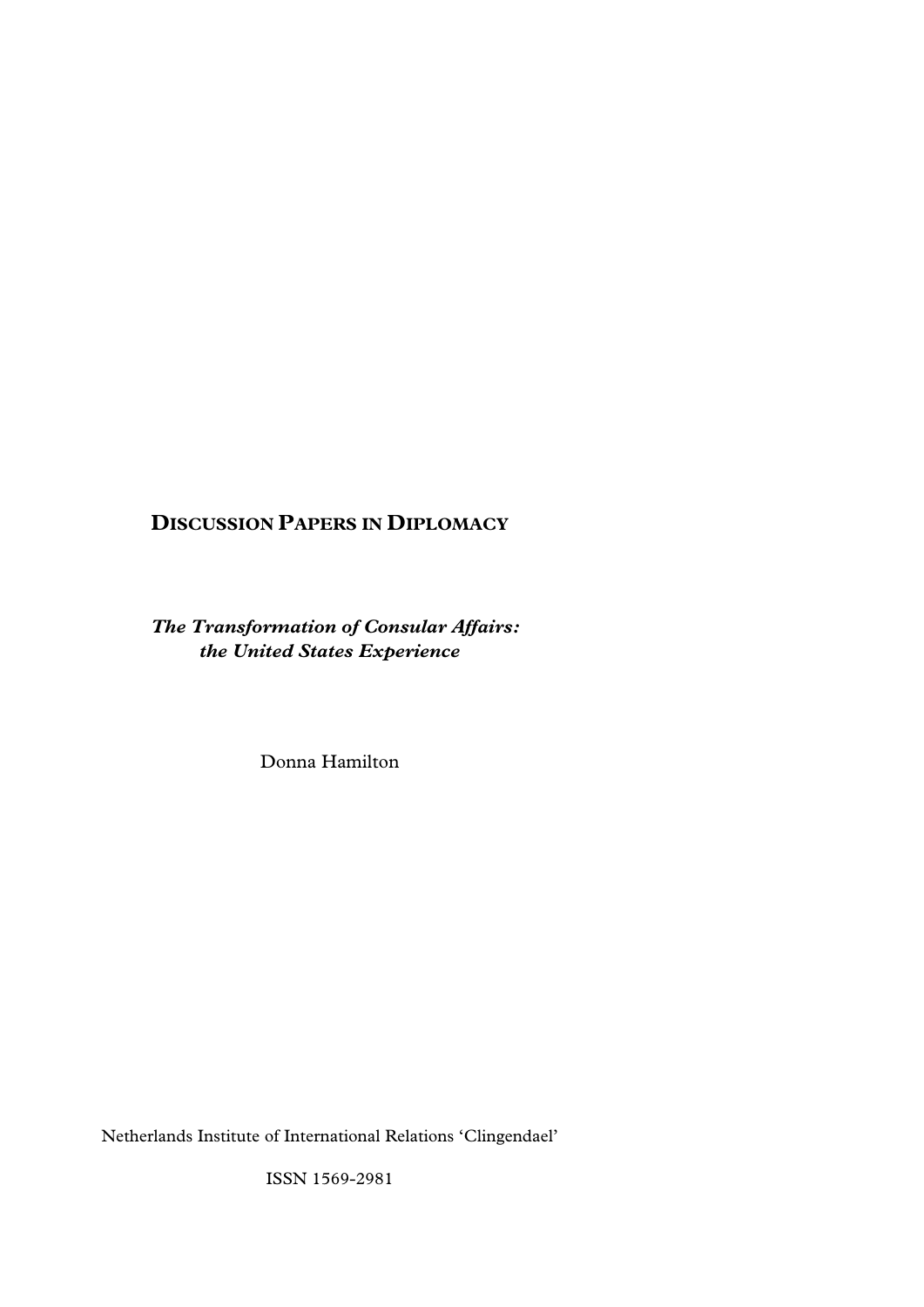## **DISCUSSION PAPERS IN DIPLOMACY**

Editors: *Ingrid d'Hooghe & Ellen Huijgh*, Netherlands Institute of International Relations 'Clingendael' Managing Editor: *Jan Melissen*, Netherlands Institute of International Relations 'Clingendael' and Antwerp University

Desk top publishing: *Ragnhild Drange* 

## **Editorial Board**

*Geoff Berridge*, University of Leicester *Rik Coolsaet*, University of Ghent *Erik Goldstein*, Boston University *Alan Henrikson*, Tufts University *Donna Lee*, Birmingham University *Spencer Mawby*, University of Nottingham *Paul Sharp*, University of Minnesota Duluth

## **Copyright Notice**

© Donna Hamilton, December 2009

All rights reserved. No reproduction, copy, or transmission of this publication, or part thereof in excess of one paragraph (other than as a PDF file at the discretion of the Netherlands Institute of International Relations 'Clingendael') may be made without the written permission of the author.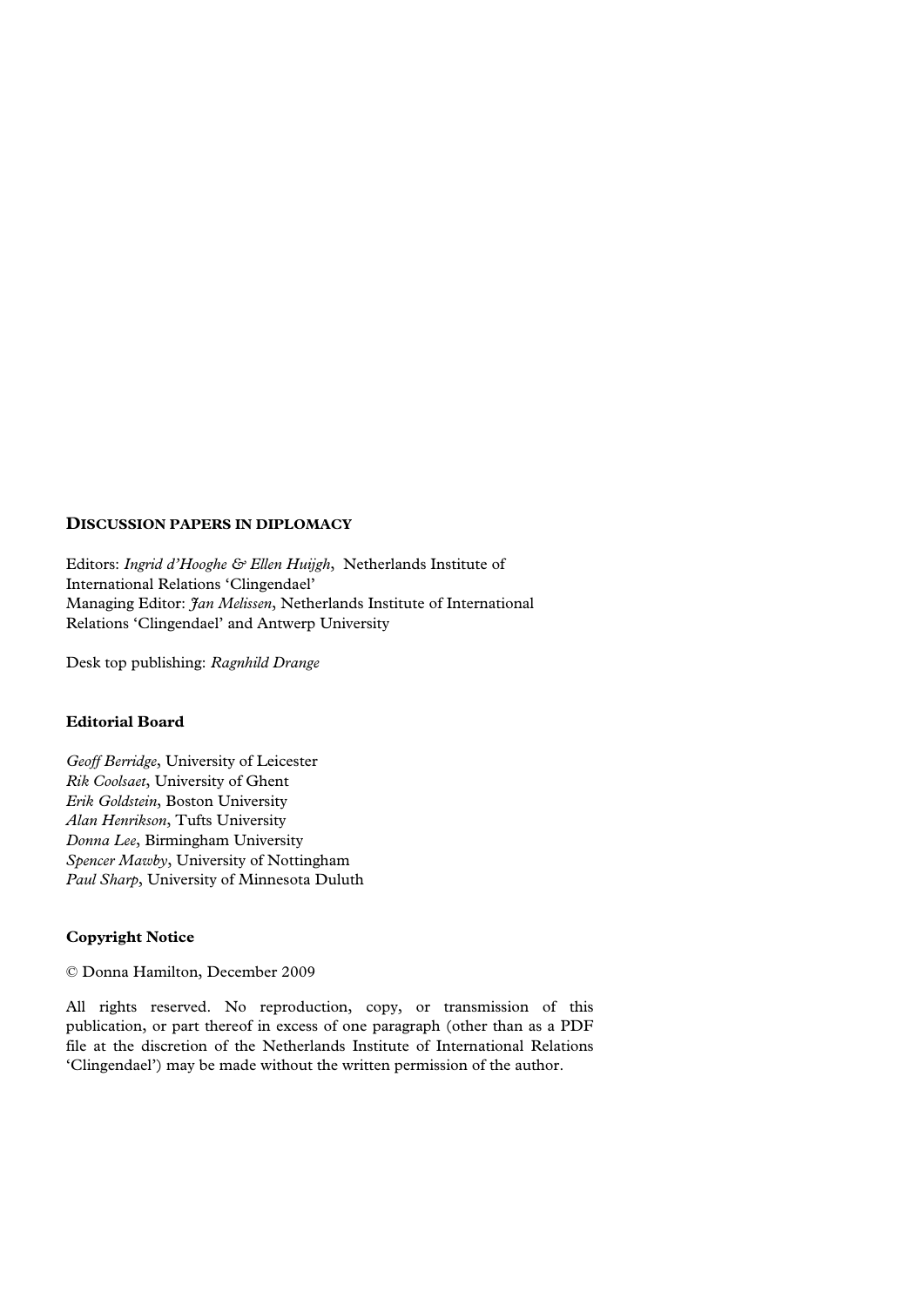#### **ABSTRACT**

The US consular service dates from the founding of the republic and has always had as its central mission assisting US citizens in difficulty abroad. Two major issues in the twenty-first century are transforming the way consular work is done. The first is the focus on security following the September 11, 2001 terrorist attack. The need for improved border security to counter the threat of terrorism has led to more sophisticated visa screening and closer coordination with other government agencies. It has also raised the profile of the Bureau of Consular Affairs within the U.S. Government. The second issue is managing a growing public appetite for immediate information available on the internet. To satisfy these needs, the consular bureau has taken advantage of opportunities the internet offers for expanded outreach and as a result has shifted from a reactive to a proactive approach to the public. The process of developing a solid technological base has been evolutionary. The one constant in adapting technology to the particular needs of consular work is that of rapid change, and the rate of change accelerated in recent years. This paper traces the development of consular automation in the Department of State's Bureau of Consular Affairs and describes current programs in place to meet twenty-first century challenges. Although the focus is on consular developments, similar changes throughout the Department of State have altered the approach to political, economic, management and public diplomacy aspects of its mission. Work methods, especially involving use of the internet, are universally shared. Security and public outreach are central concerns throughout our Embassies. Technology has brought positive change to the entire State Department, and the transformation of consular affairs is an important part of this change.

#### **ABOUT THE AUTHOR**

Donna Hamilton has spent her career in consular affairs. After receiving an MA in International Relations from the University of Wisconsin, she joined the U.S. Foreign Service and served in consular positions in Bogota, Colombia; Mexico City, Mexico; and Thessaloniki, Greece. Other early assignments were as Chief of the Anti-Fraud Division and of the Systems Division in the Office of Visa Services. Later Mrs. Hamilton was Consul General in Lima, Peru and in San Jose, Costa Rica. She served in the State Department's Bureau of Consular Affairs as Deputy Executive Director, Deputy Assistant Secretary for Visa Services, and Principal Deputy Assistant Secretary in charge of Overseas Citizens Services.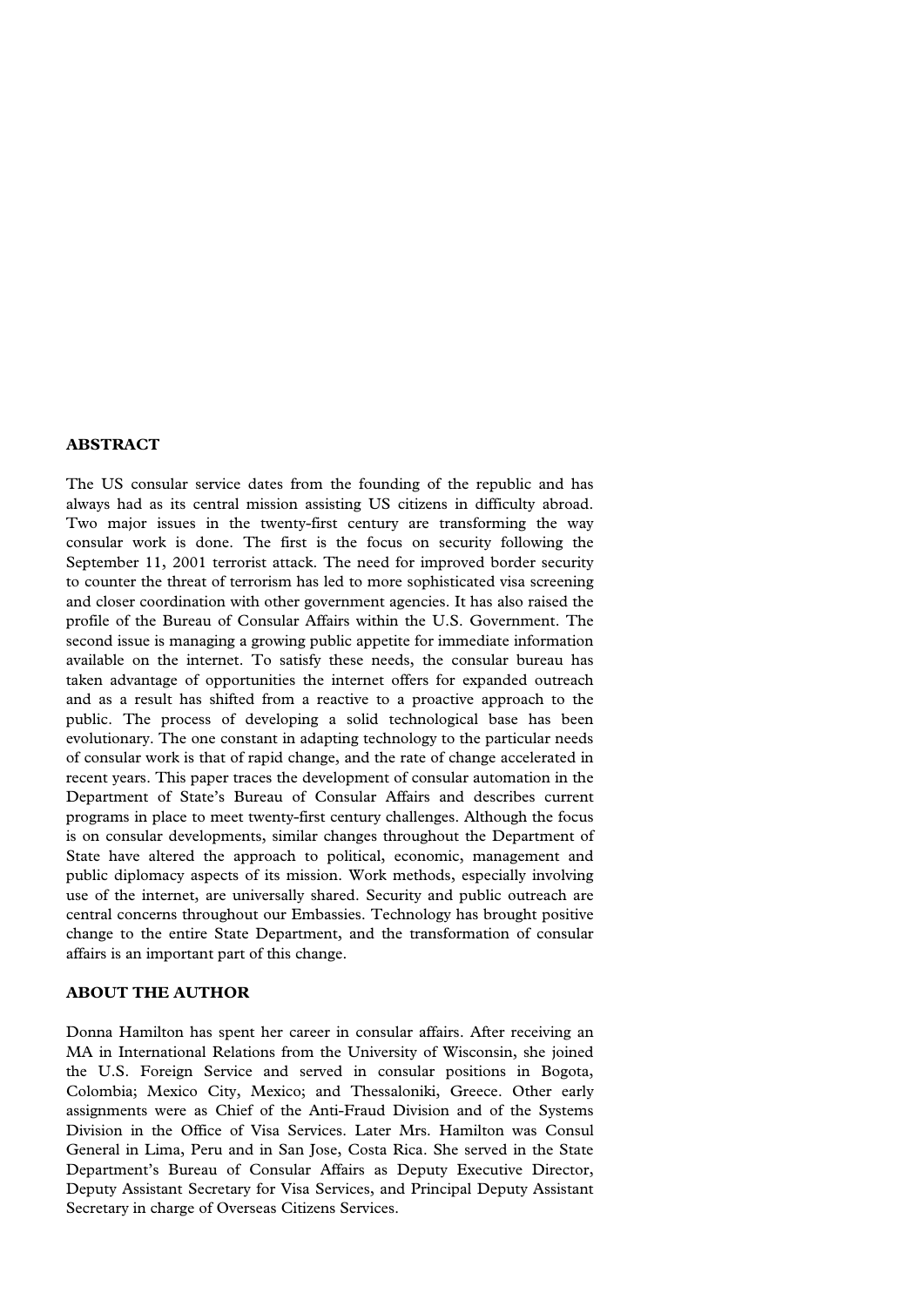## **THE TRANSFORMATION OF CONSULAR AFFAIRS: THE UNITED STATES EXPERIENCE[\\*](#page-3-0)**

*Donna Hamilton* 

## *Introduction*

l

Two current issues are transforming consular affairs in the twenty-first century. The first of these is security. The response to the 9/11 attacks marked a turning point for the consular function in the United States. Visa procedures, passport and visa formats, and handling of crisis situations changed dramatically. Relationships to other agencies, especially to the Department of Homeland Security, were strengthened, with consular leadership assuming a larger policy role in border security.

 The second issue is access to information via the internet. Both the quantity of available information and the speed of access to that information are exploding. Rapid access to vast quantities of information has raised expectations of what should be available. People expect immediate answers, especially in a crisis, equal to information available on twenty-four hour cable news channels. Meanwhile, the demand for consular services has grown, foreign travel increased and the Department of State taken on new responsibilities in the areas of international adoption and parental child abduction. Using technology to keep up with expectations in this new environment is a challenge that must be met to satisfy the demands of the traveling public and provide high quality service.

 This paper discusses how the Department of State's Bureau of Consular Affairs (CA) is meeting this challenge, dealing effectively with the public and addressing security requirements. It begins with a brief review of the history and organization of consular affairs within the Department of State and discusses the relationship between consular and diplomatic functions. It then reviews the application of advanced technology to consular services, both visas and citizens services, and the resulting changes to the consular function. Finally, it looks at how consular services are adopting an active approach to the public, using the internet as a means of outreach. This approach has

<span id="page-3-0"></span><sup>\*)</sup> A slightly different version of this paper will be published as a book chapter in: Ana Mar Fernandez and Jan Melissen (eds), *Consular Affairs and the Transformation of Diplomacy* (2010).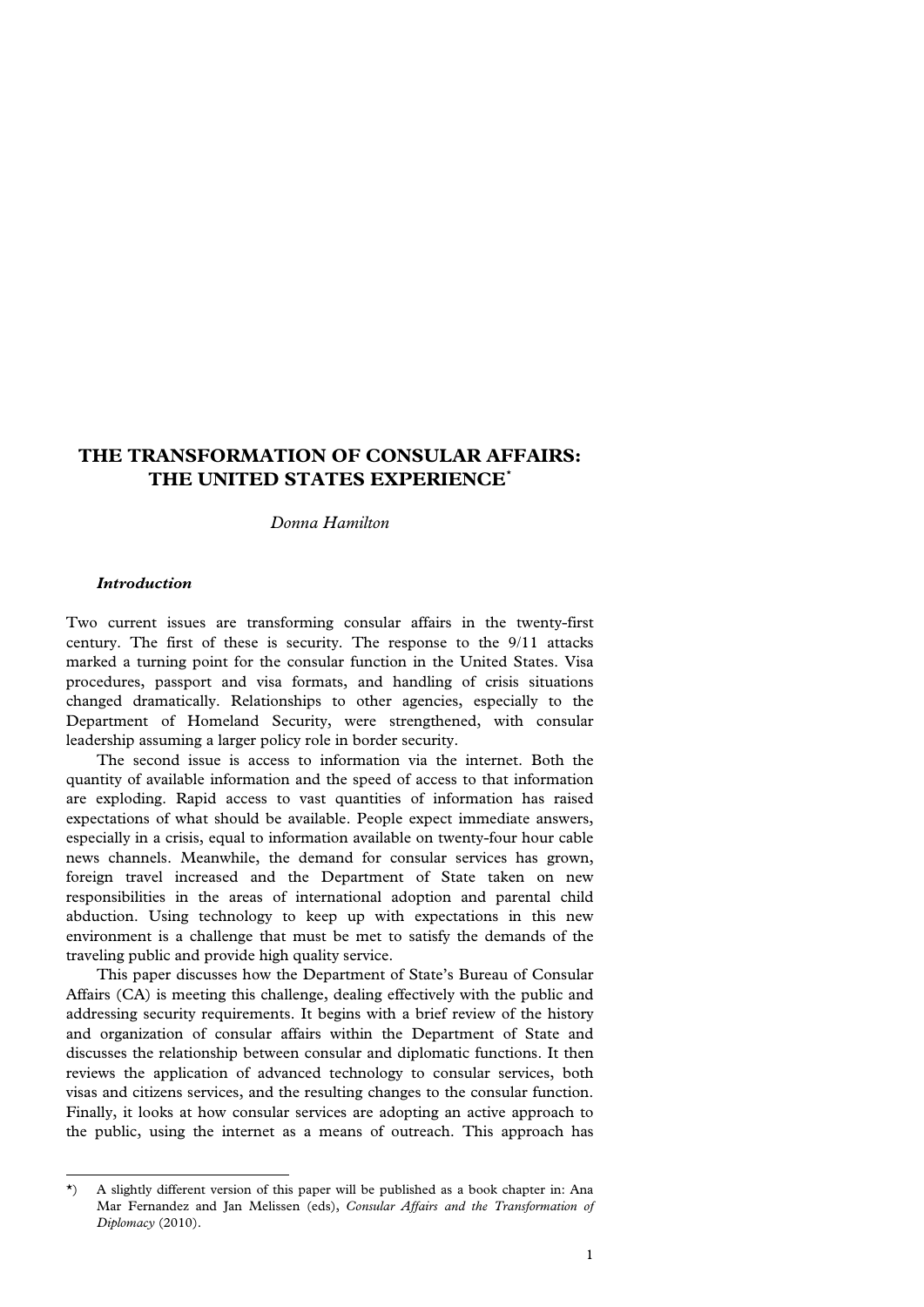changed the relationship to the public from one of response to inquiries and crises to anticipation of needs and active outreach.

#### *Consuls and Diplomats*

Following the first debate between Presidential candidates John McCain and Barak Obama on September 26, 2008, television reporters interviewed a number of voters. One comment was particularly striking. The person interviewed commented that this debate was about foreign policy, which he didn't understand. He was looking forward to future debates where the candidates would discuss domestic issues.

 This view reflects the attitude of many Americans toward diplomacy. Certain high profile foreign policy issues, such as the global economy, conflicts in Iraq and Afghanistan, and terrorism, are at the top of the public agenda, but the ongoing work of diplomats and of foreign policy experts in Washington seldom touches the individual American. International news is hard to get, as many news organizations have closed overseas bureaus and TV networks report only the hottest issues, leaving Americans uninformed of diplomatic activity in most of the world. The domestic constituency for traditional diplomacy, consisting of foreign policy think tanks, international non-governmental organizations, and academia, represents a small slice of American society.

 Consular work is different. The consular officer is the face of the Embassy to most Americans traveling or residing abroad and to most foreigners seeking to visit the United States. Information about consular issues as well as visa and passport services is in great demand. During times of crisis abroad, the public turns to consular personnel for information regarding Americans traveling or residing in the affected area. Individuals in highly charged emotional situations abroad, ranging from injury or death of a loved one to the abduction of a child, seek direct help from consular case officers. Since 9/ll, visa issues, particularly concerns about balancing security and free travel, are of great public interest. These security concerns have elevated certain aspects of the consular function to the high profile status of some other diplomatic issues, but the core of consular services remains direct contact with individuals at all levels of society both domestically and abroad.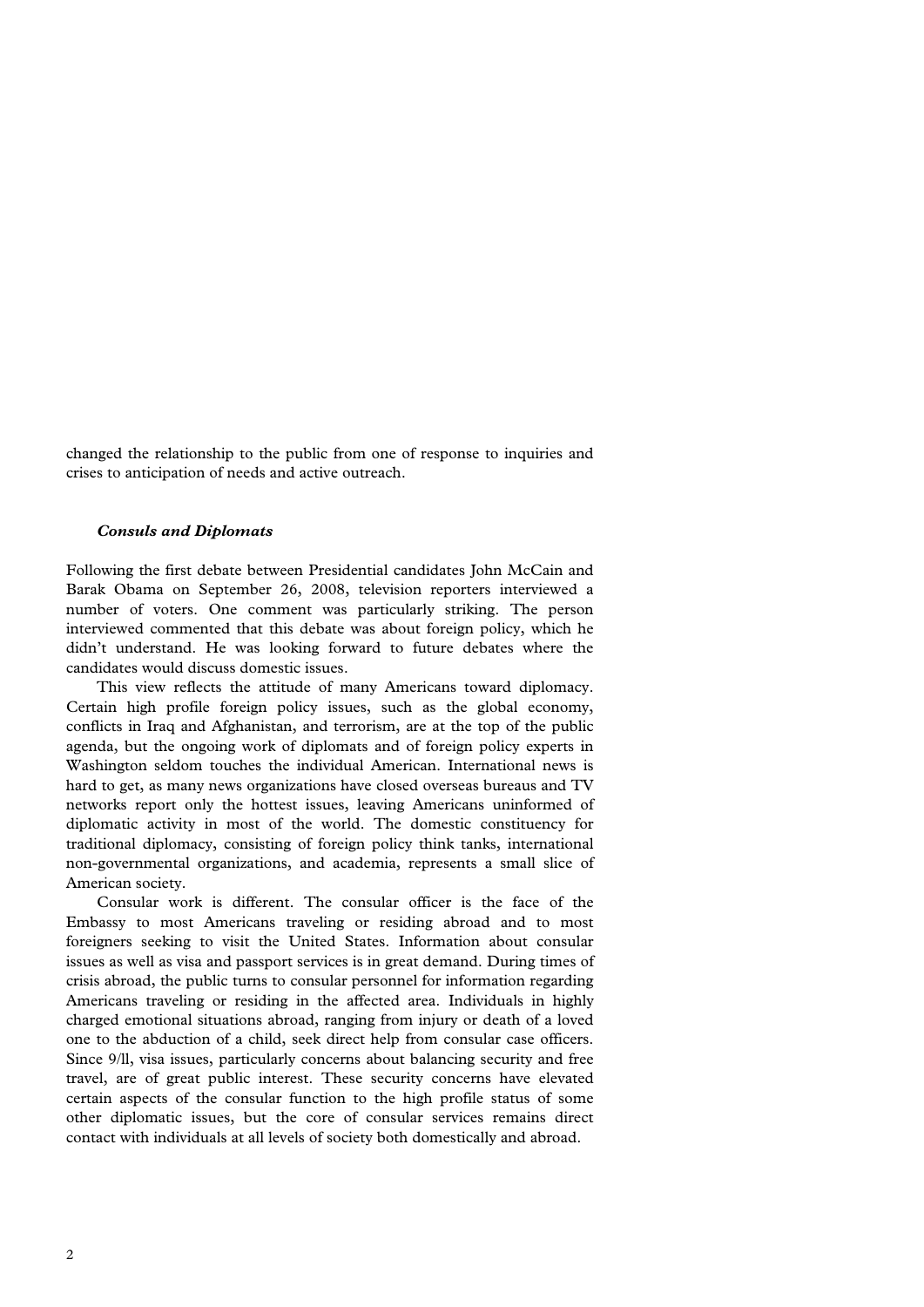## *A Brief History*

The Department of State was established in 1789, and formed a diplomatic service and a consular service. Consular and diplomatic functions were different, with ministers located in capitals and maintaining diplomatic relations with foreign governments while consuls were located in ports and commercial centers performing specific duties relating to shipping and international commerce. Both ministers and consuls were appointed by the President and initially neither received salaries, limiting appointments to the independently wealthy or, in the case of consuls, to those who could make a living from fees and related commercial activities. Public understanding of diplomatic functions was extremely limited, while the job of the consul was more widely understood, especially among the commercial sector of the population. Diplomatic and consular appointments were similar only in that they were carried out in a foreign environment.

 The consular service grew rapidly during the administration of George Washington. During this administration the consular service 'spread itself throughout Europe, the West Indies and North Africa and kept its representation in Asia.<sup>3[2](#page-5-0)</sup> According to the same source, by 1800, there were seventy consular posts, about half of which were staffed by non-Americans. In the same year diplomats were assigned only to Paris, Berlin, The Hague, Lisbon, Madrid and London.

 Consular work in this early period required considerable initiative. Fulwar Skipwith, sent as consul to Martinique in 1790, was faced with a difficult situation. The timing of his appointment had him arriving at his new post the year after the fall of the Bastille, just as Martinique was feeling the effects of the political turmoil then gripping France. The new consul was 'more or less dumped on the unfriendly shores of Martinique with no official status because the colonial French governor would not recognize [him] as consul, not having received instructions from the Foreign Ministry in Paris, which was otherwise occupied.'<sup>[3](#page-5-1)</sup>

Another consul whose timing was bad was William Tudor, appointed as consul to Callao, the port of Lima, Peru, after the United States recognized Peruvian independence in 1822. Arriving after a voyage of one hundred and

<span id="page-5-0"></span><sup>2)</sup> Charles Stuart Kennedy, The American Consul: A History of the United States Consular Service, 1776-1914 (Greenwood Press 1990) pp. 19-20.

<span id="page-5-1"></span><sup>3)</sup> Kennedy (1990), pp. 23-24.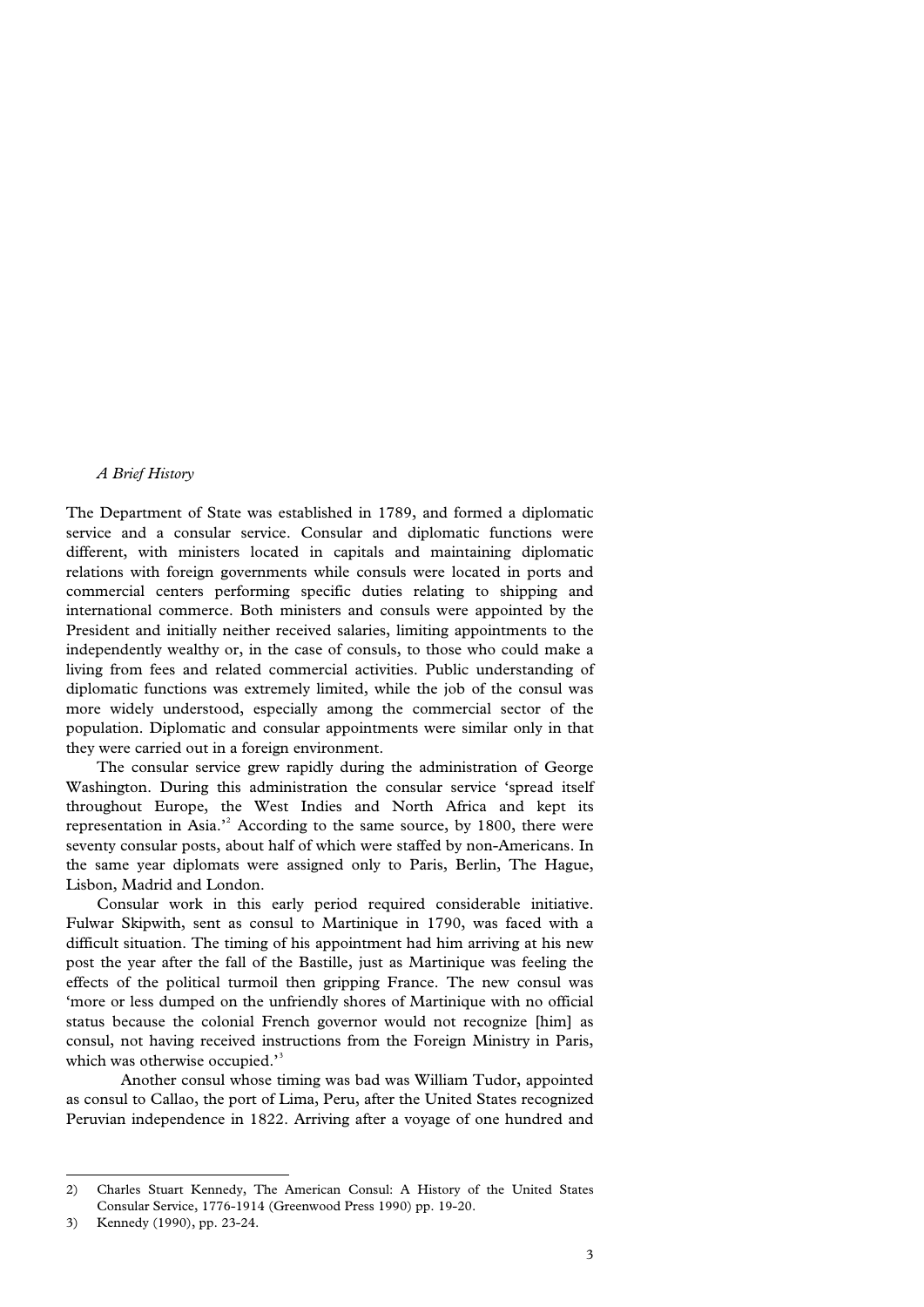twenty days from Boston, he found that he had gotten there early. The Spanish had still not relinquished control of the port. Rather than wait the eight months it would take to request and receive further instructions, he presented his credentials to the Spanish authorities and then went ahead and did his job while waiting for a reply. He had better luck than the British consul, who put on his British military uniform to greet the independence fighters as they entered Callao. They arrived at dusk and, mistaking the consul for a Spanish officer, shot him. He later died of his wounds.<sup>[4](#page-6-0)</sup>

 During the nineteenth century, the United States was generally inward looking as the country expanded and developed. Diplomatic efforts were important, especially for those seeking support for the opposing sides in the Civil War, but the country remained fundamentally isolated from international politics. A quote from President Andrew Jackson's message to Congress on December 8, 1829, expresses the self-sufficiency that permitted this isolation, 'Blessed as our country is with everything which constitutes national strength, she is fully adequate to the maintenance of all her interests...'<sup>[5](#page-6-1)</sup>

Although remaining politically isolated throughout the  $19<sup>th</sup>$  century, the rapid growth of manufacturing and international trade led to a greater need for competent diplomats and consuls. As the nineteenth century came to a close, the United States entered an expansionist period, seeking influence abroad and establishing a larger presence in Asia and Latin America.

 During the progressive era, roughly from 1890-1920, the public demanded reform of government, including the elimination of corruption and favoritism in government employment. Although the value of consular representation to American commerce was appreciated, the consular service wasn't seen in a positive light by the general public.

'The original consular service ... had a bad reputation. Historians had little that was good to say about consuls, often representing them as incompetent, corrupt, unregenerate alcoholics, or, at best, political hacks. In the fiction of the period, no consuls were lionized as heroes. The consul, if he appeared at all as a character, was portrayed as a failure figure, an unsympathetic bureaucrat.'[6](#page-6-2) The consular service was ripe for reform.

In 1905 Secretary of State Elihu Root and Senator Henry Cabot Lodge joined forces to push a consular reform bill through Congress. The

<span id="page-6-0"></span><sup>4)</sup> Kennedy (1990), pp. 55-56.

<span id="page-6-1"></span><sup>5)</sup> James D Richardson (ed.), *A Compilation of Messages and Papers of the Presidents, Volume II* (Project Gutenberg E Book # 10858), p. 1006.

<span id="page-6-2"></span><sup>6)</sup> Kennedy (1990), Preface viii.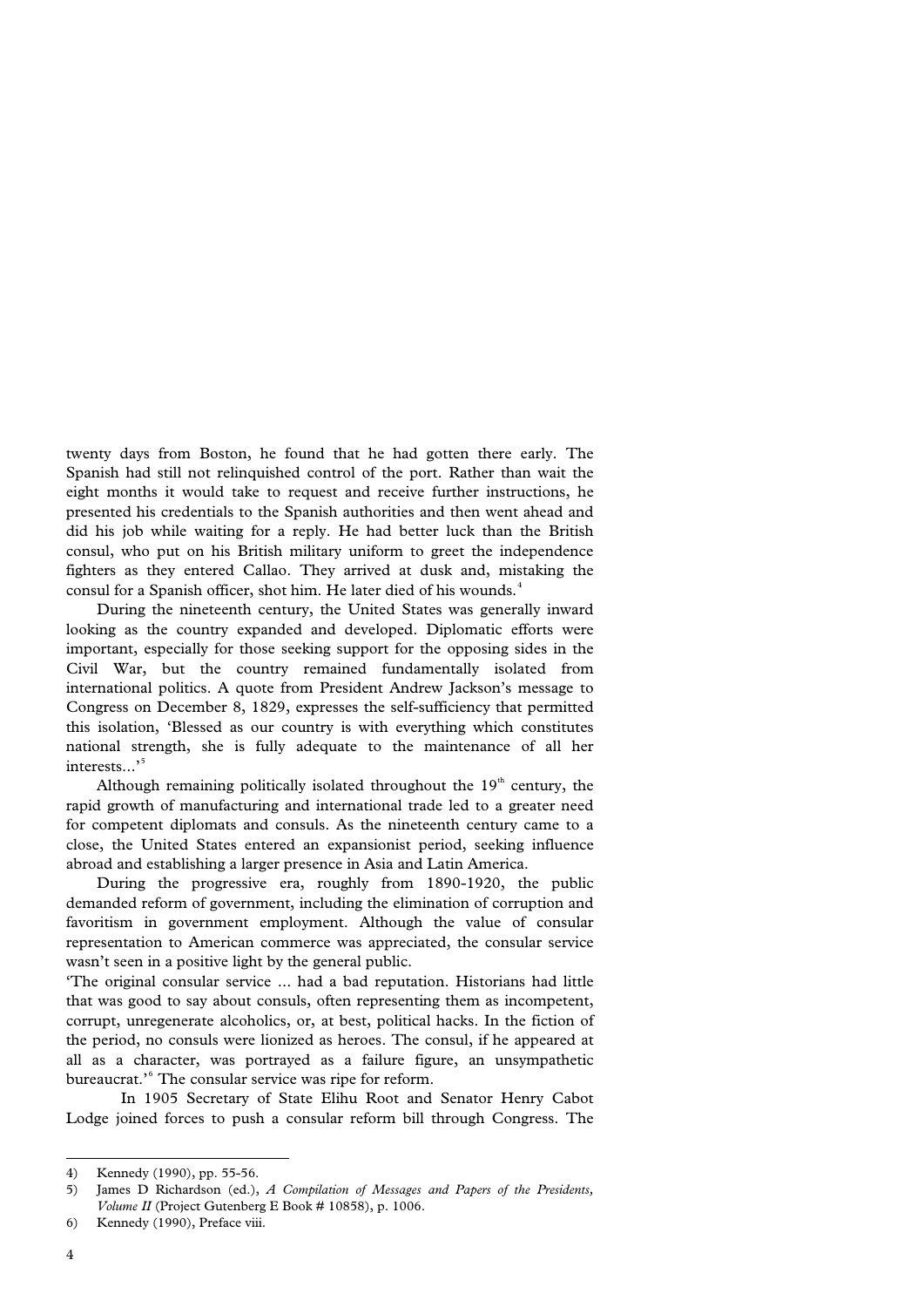reform was aimed at correcting abuses of the system, including: (1) the partial and inadequate salary basis of the service which 'retained in large measure the preexisting evils of the fee system'; (2) the need for an organization that was more flexible and responsive to the commercial needs of the country; (3) dependence on political appointments rather than on fitness for the job and the fact that tenure in the job depended on political changes in the United States, ignoring the advantages of experience and (4) the lack of inspection of consular offices.

The pressure to reform the service culminated in a consular reform convention in Washington in March 1906, and passage of the Lodge Act, which was signed into law on August 5, 1906. This act put the consular service on a professional footing which has continued to this day. The bill provided that all fees collected for consular services must go to the U.S. Treasury, placing all consular officers on a salaried basis. An executive order from the same year established a board of examiners and implemented a merit system for appointment and promotion within the consular service.

 The Consular and Diplomatic Services remained separate until the Rogers Act of 1924, which merged them into the U.S. Foreign Service. This act provided for a merit system for entry into the diplomatic as well as the consular service and for promotion within the service. The fundamental structure of the Foreign Service established by the Rogers Act, combining diplomatic and consular functions in a unified organization, has continued to the present day. This combination has not always been a comfortable fit. An article published shortly after the consolidation stated that 'at last, the U.S. Consulate became something more distinguished than a passport and visa office.'<sup>[7](#page-7-0)</sup>

Despite the view expressed in this statement, the perception of consular work within the foreign affairs community has at times been that it is of a lesser order than diplomacy. Shortly after the passage of the Rogers Act, the commercial responsibilities of the consul were transferred to a separate Foreign Commercial Service.<sup>[8](#page-7-1)</sup> During the twentieth century, the volume of both passport and visa issuance grew, becoming two of the principal functions of the Bureau of Consular Affairs (CA), the third being protection of U.S. citizens abroad. The Immigration and Nationality Act of 1952 established the legal basis for the adjudication of visas, and as immigration surged later in the

<span id="page-7-0"></span><sup>7) &#</sup>x27;Consuls, Diplomats', *Time Magazine*, Vol. VIII, No. 22, Nov. 29, 1926.

<span id="page-7-1"></span><sup>8)</sup> The Foreign Commercial Service was established within the State Department in 1927 and in 1980 moved to the Department of Commerce and became the US and the Foreign Commercial Service.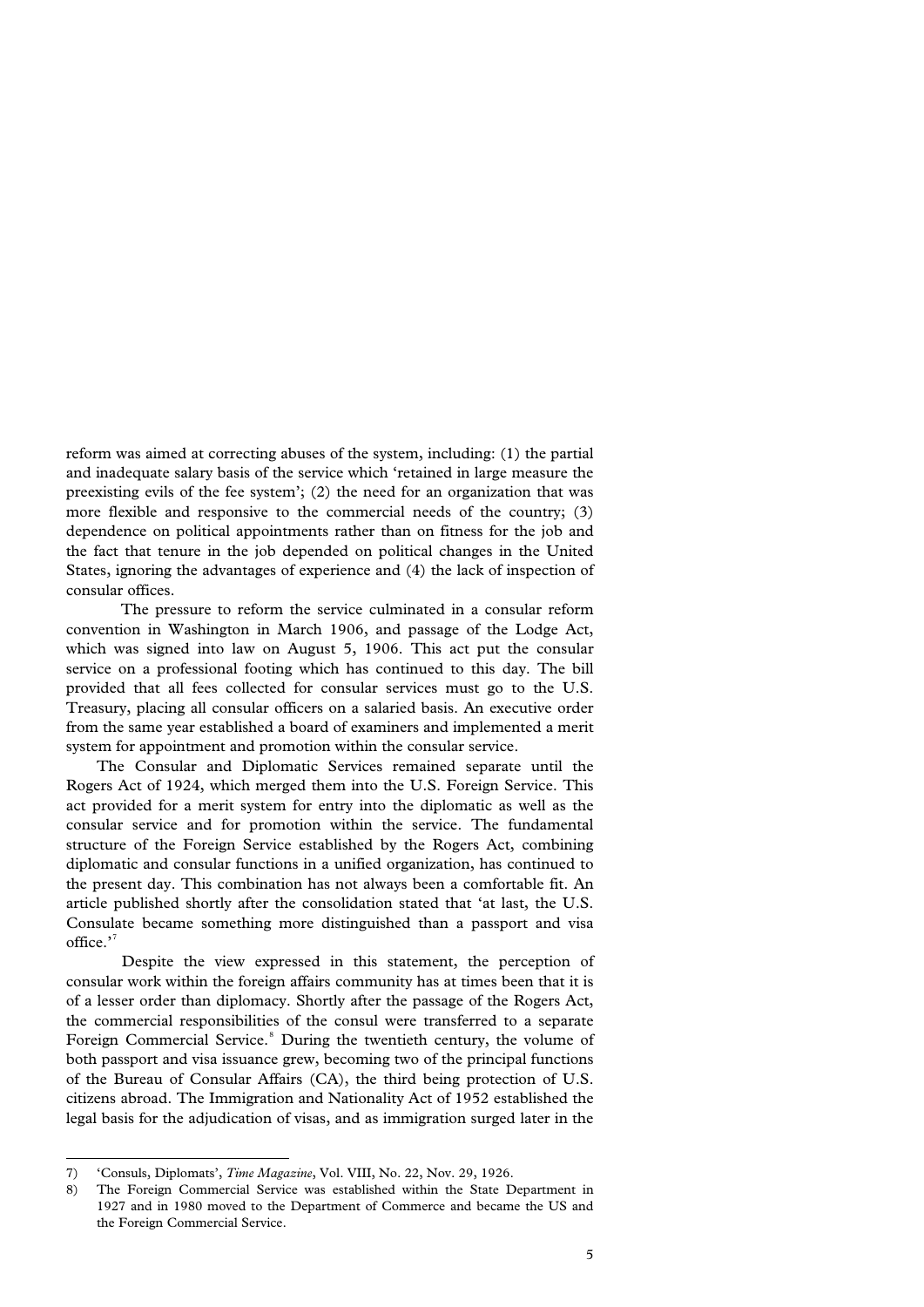twentieth century, visa screening focused on identifying potential illegal immigrants.

In recent years, CA has become even more involved in domestic affairs, adding responsibilities in the areas of international adoption and international parental child abduction, both of which have large domestic as well as international components. These changes have reinforced the consular function's character as the part of the diplomatic service dealing directly with large numbers of both American citizens and foreign nationals and as the part of the State Department with the greatest involvement in domestic issues.<sup>[9](#page-8-0)</sup>

#### *Current Organization*

The Department of State Foreign Service is made up of approximately 12,018 employees, including officers and specialists<sup>[10](#page-8-1)</sup> serving at 269 posts abroad.<sup>[11](#page-8-2)</sup> Foreign Service officers enter the service through an examination process and receive career appointments after obtaining tenure. Political, as opposed to career, appointments are limited to the Ambassadorial level abroad and Deputy Assistant Secretary and above domestically. Approximately seventy percent of Ambassadorial appointments are from the career service.<sup>[12](#page-8-3)</sup> Foreign Service officers staff overseas posts as well as many positions in the State Department. The Department is also staffed domestically by over 9,000 Civil Service employees serving in both officer and staff positions in all bureaus.

 Consular is one of the five basic specializations within the Foreign Service officer corps.<sup>[13](#page-8-4)</sup> The other specializations are political, economic, public diplomacy and management. Officers enter the service having already selected a specialization. The Foreign Service encourages general experience and knowledge among its officers regardless of specialization. All Foreign Service officers serve at least one consular tour<sup>[14](#page-8-5)</sup> at the beginning of their careers, and the normal career path has officers serving in at least two

<span id="page-8-0"></span><sup>9)</sup> Emory Richard Johnson, Thurman, William Van Metre, Grover Gerhart Hueber, David Scott Hanchett, *History of Domestic and Foreign Commerce of the United States, Publication No. 215A* (Washington DC: Carnegy Institution of Washington, 1922).

<span id="page-8-1"></span><sup>10) 6899</sup> generalists and 5119 specialists as of June 2009.

<span id="page-8-2"></span><sup>11)</sup> Bureau of Human Resources, Department of State, 'HR Fact Sheet', June 30, 2009.

<span id="page-8-3"></span><sup>12)</sup> Lee, Matthew, The Associated Press, 'Inside Washington: Political Ambassadors Persist', The American Academy of Diplomacy, May 28, 2009.

<span id="page-8-4"></span><sup>13)</sup> The terms 'Foreign Service Officer (FSO)' and 'Foreign Service generalist' are interchangeable.

<span id="page-8-5"></span><sup>14)</sup> The requirement to serve a consular tour is unique to that specialization and is due to the large number of entry level consular positions.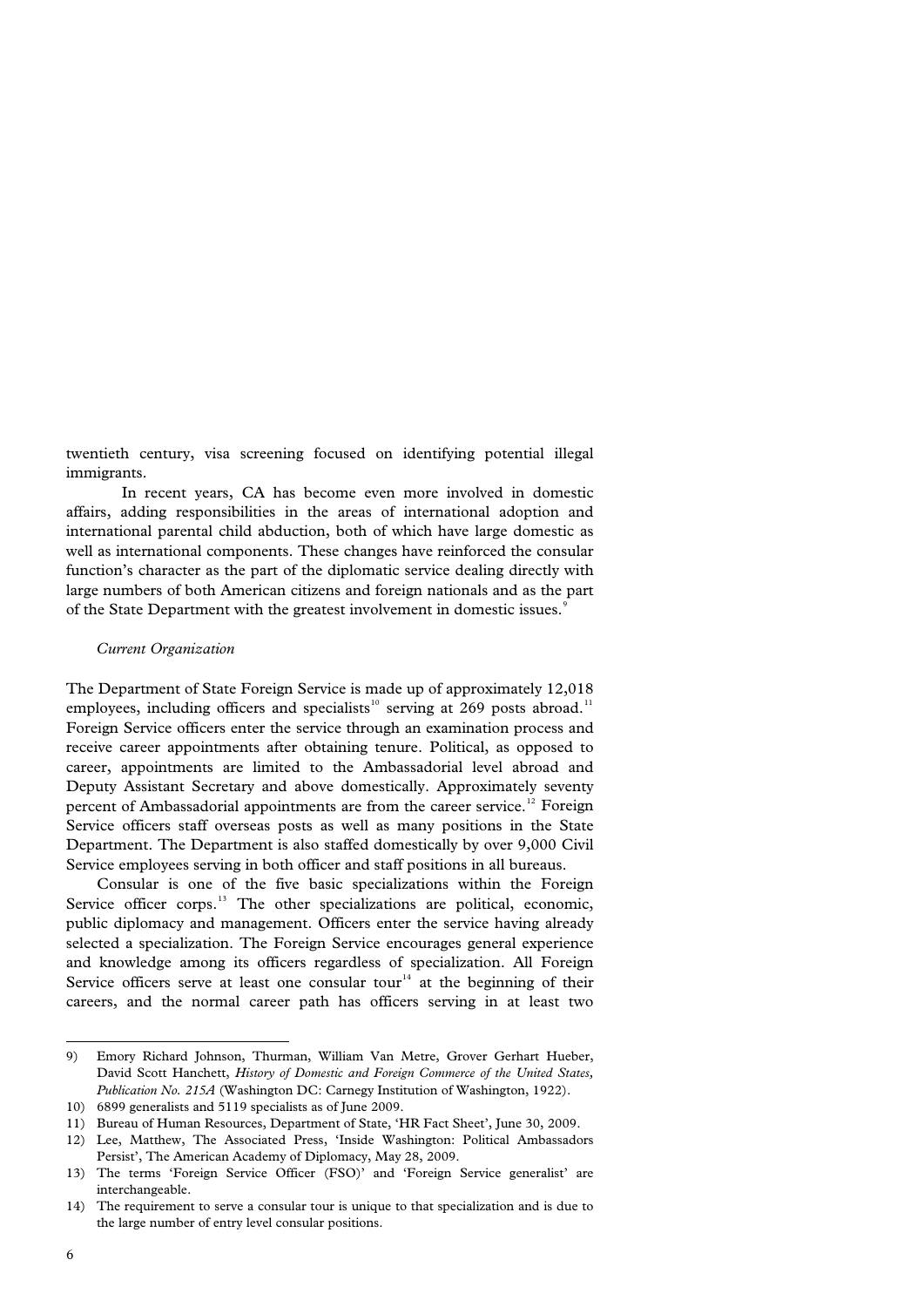different functional specializations during a career. Officers from all specializations are eligible to compete for promotion to the Senior Foreign Service and for senior level interfunctional positions such as Deputy Chief of Mission or Ambassador.

In the contemporary Foreign Service, distinctions between diplomatic and consular functions are somewhat blurred, especially at overseas posts. Consular officers frequently deal with foreign officials, send diplomatic notes, and develop contacts in the local community while officers in other specialties serve as duty officers, handling consular emergencies outside office hours, assist in evacuations during major crises, and answer questions about visas. Ambassadors are fully informed of, and often involved in, critical consular issues at their posts, frequently dealing directly with American citizens and the media in consular cases.

 Nevertheless, consular and diplomatic functions remain separate. At a very basic level, only officers with consular titles can legally adjudicate visas, perform notarial services and represent the interests of citizens in foreign courts. These are the traditional 'consular functions.' The State Department staff at embassies and larger consulates are divided into political, economic, consular, public affairs and management sections and officers are specifically assigned to a section. The Consular Bureau is a separate entity within the Department of State and is responsible for consular matters, whereas diplomatic functions are dispersed throughout a number of geographic and functional bureaus.

 Since the middle of the last century, as travel to and from the United States surged, CA has assumed responsibility for its internal management and for monitoring consular workload at posts abroad. This includes compiling information to support staffing requests and developing information technology appropriate for large workloads.

Consular work is one of the few 'quantifiable' areas within the State Department. By demonstrating workload growth in terms of both increasing numbers of cases and length of time required for each, CA has been able to obtain additional personnel resources. The General Accounting Office observed that 'In the event of staffing shortfalls, State has mechanisms for requesting additional staff resources. For example, if the Consular Affairs Bureau identifies a need for additional staff in headquarters or overseas, it may request that the Human Resources Bureau establish new positions. In addition, posts can also describe their needs for additional positions through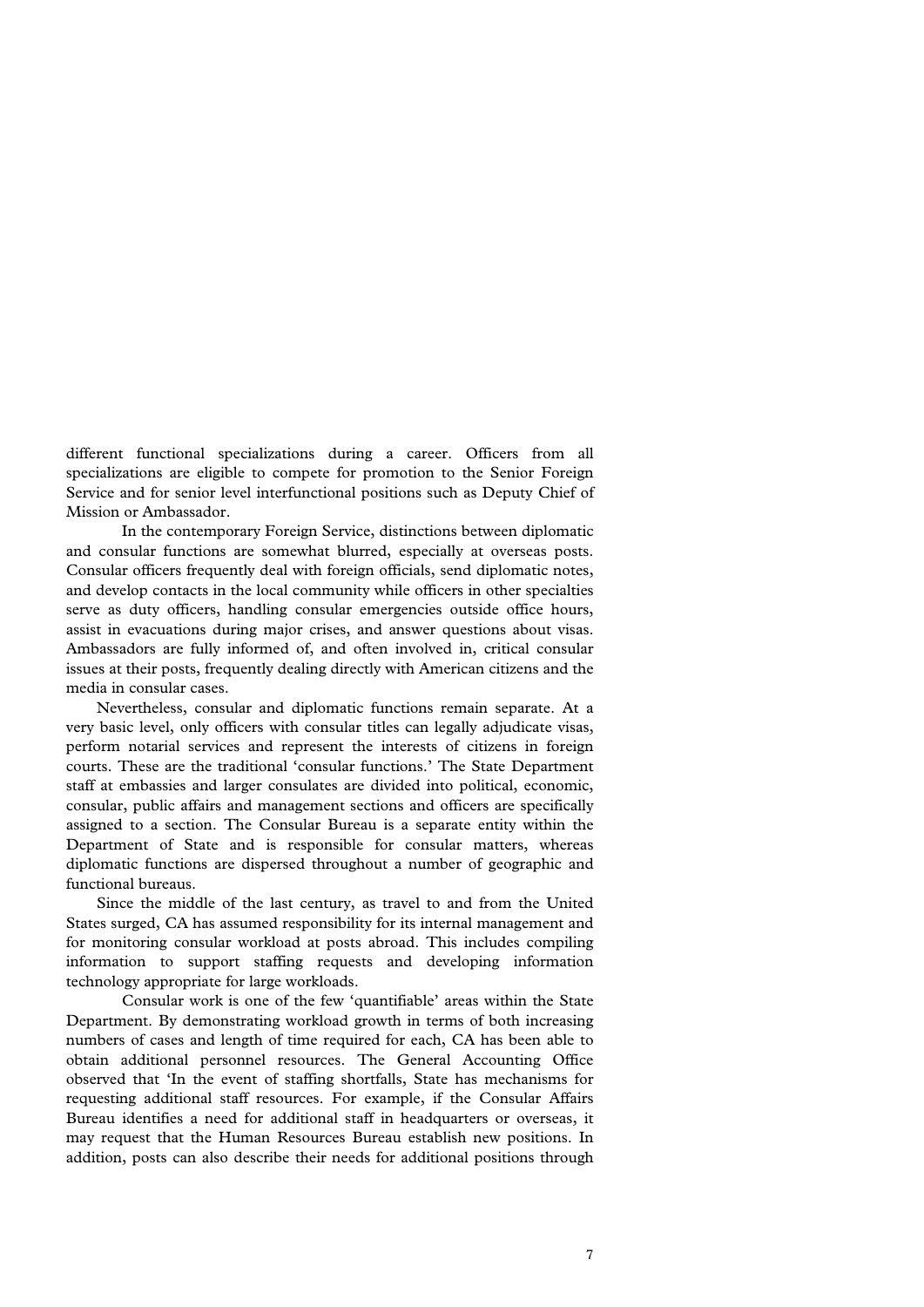their consular package—a report submitted annually to the Consular Affairs Bureau that details workload statistics and staffing requirements.'[15](#page-10-0)

The workload, especially for visas, grew rapidly in the second half of the twentieth century and many visa sections were crowded with long lines of applicants snaking around the Embassy. Consular sections were often overwhelmed, and the work repetitive and exhausting. But consular work began to change as the application of information technology eliminated manual visa stamping, and rapid communications brought the public into closer contact with the State Department. In the twenty-first century, consular affairs have gained greater prominence, not only because of the recognition that large staffs and workloads require skillful management, but also because of the policy focus on border security.

## *Technology and Security*

#### *Automation Fundamentals*

Three basics—the Consular Lookout and Support System (CLASS), the State Department intranet, the Consular Consolidated Database—are the foundation of current consular technology and provide the building blocks for the further development of technology in consular services. They are an invaluable resource, reflecting an evolutionary process of automation over the past fifteen years. And, fortunately, they were in place to facilitate the response to the security concerns that emerged after 9/11.

 The need for greater efficiency and improved security provided the impetus for automation of consular functions. The need to connect Foreign Service posts to a lookout data base in Washington was driven by Cold War security concerns. 'Lookout books' containing the names of individuals found to be ineligible for visas<sup>[16](#page-10-1)</sup> eventually evolved into a computerized system known as AVLOS, the Automated Visa Lookout System. Over time the lookout data base was expanded to include not only those who had been found ineligible for a visa but also those suspected of involvement in terrorist

<span id="page-10-0"></span><sup>15)</sup> US Government Accountability Office, 'Border Security: Reassessment of Consular Resource Requirements Could Help Address Visa Delays', GAO-06-542T, April 4, 2006. This document includes a detailed review of consular resource shortages post 9/11.

<span id="page-10-1"></span><sup>16)</sup> Visa ineligibilities are defined in the Immigration and Nationality Act of 1952, the McCarran-Walter Bill, Public Law No. 82-414.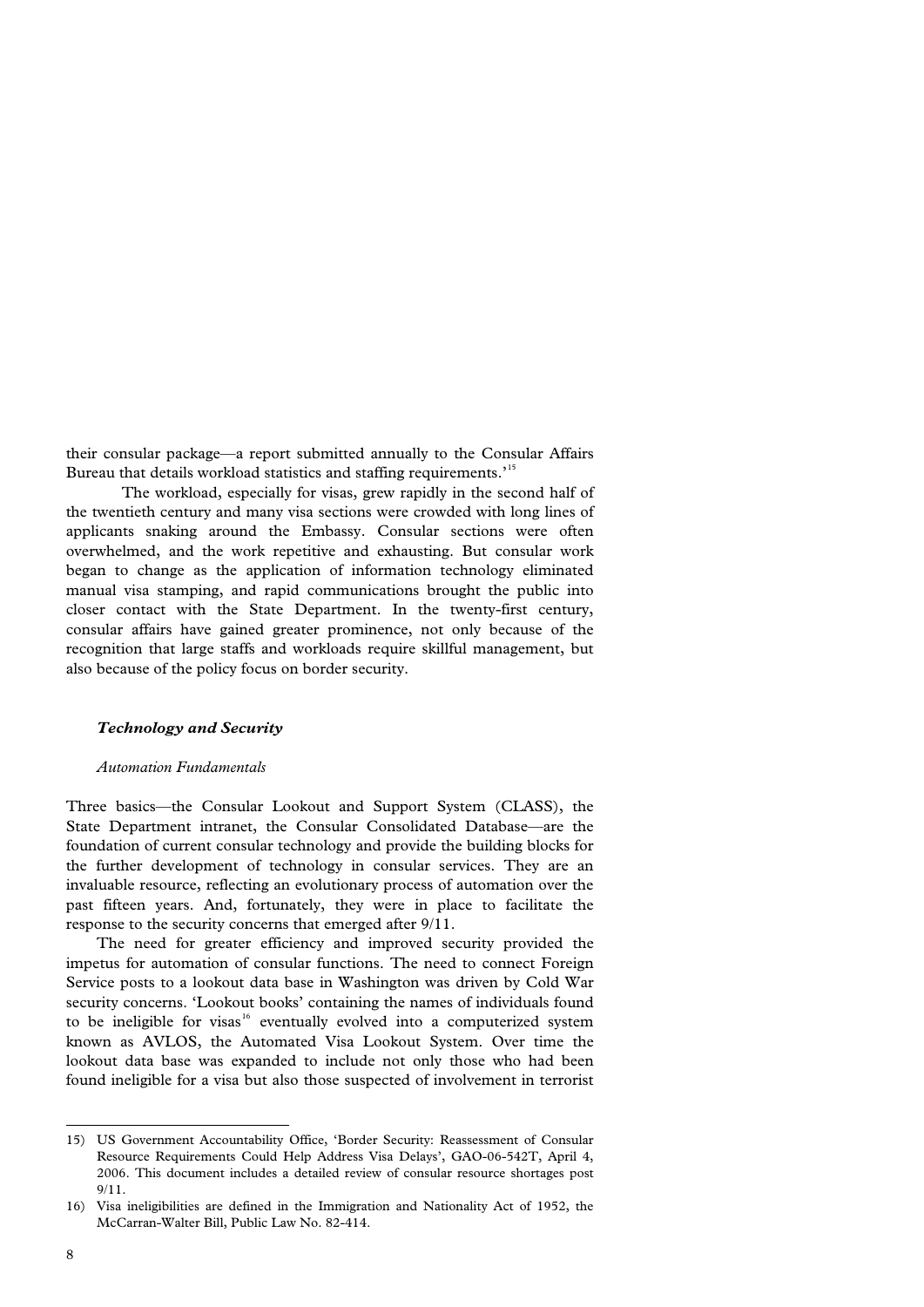or criminal activities that might lead to an ineligibility, and CA began sharing lookout information with other immigration and law enforcement agencies.

 AVLOS was linked to overseas posts using a telex system, adequate for its time, but slow and unreliable. In the late 1980's, CA had obtained high speed access to AVLOS from the largest volume visa issuing posts, giving them faster access to name check data and facilitating the production of the Machine Readable Visa (MRV), which represented a significant improvement in the security of the visa document. In the early 1990's AVLOS was incorporated into the Consular Lookout and Support System (CLASS), a technically more sophisticated system with expanded functionality. The use of high speed lines, development of CLASS, and production of the MRV marked a significant improvement in document quality, efficiency and security. However, bandwidth and new computer systems were expensive and the early 90's were a time of budget austerity throughout the federal government. Despite the obvious advantages of more advanced technology, funding was not available to expand beyond a relatively few large posts.

 In response to the budget austerity of the early 90's, a movement began throughout the government, spurred by the Vice President Gore's Reinventing Government initiative, to expand the use of a fee-for-service approach to generate additional funds. Although fees that had traditionally gone to the U.S. Treasury continued to do so (for CA this included fees for passports and immigrant visas), some agencies were authorized to retain new fees. After the World Trade Center Bombing in 1993, Congress authorized additional fee collection by the Department of State as well as a surcharge on visa issuance to upgrade and computerize the visa lookout system.<sup>[17](#page-11-0)</sup>

Two new fees—the Machine Readable Visa (MRV) fee and the Passport Expedite fee—were retained by the Department. The money generated by these fees funded the unclassified communications network that tied all posts and the Department together by the late 1990's. The Machine Readable Visa system, including checks of the visa lookout system using high speed communications lines and printing of a secure visa foil, was implemented at all posts by the end of the century. Consular automation, and the consular function in general, benefited from additional funding and the availability of high speed communications.

 The basic unclassified communications network of the Department of State, commonly called the 'intranet', incorporates high speed connections to

<span id="page-11-0"></span><sup>17)</sup> Section 104, Public Law No. 103-236, Foreign Relations Authorization Act FY 1994 and FY1995 as amended.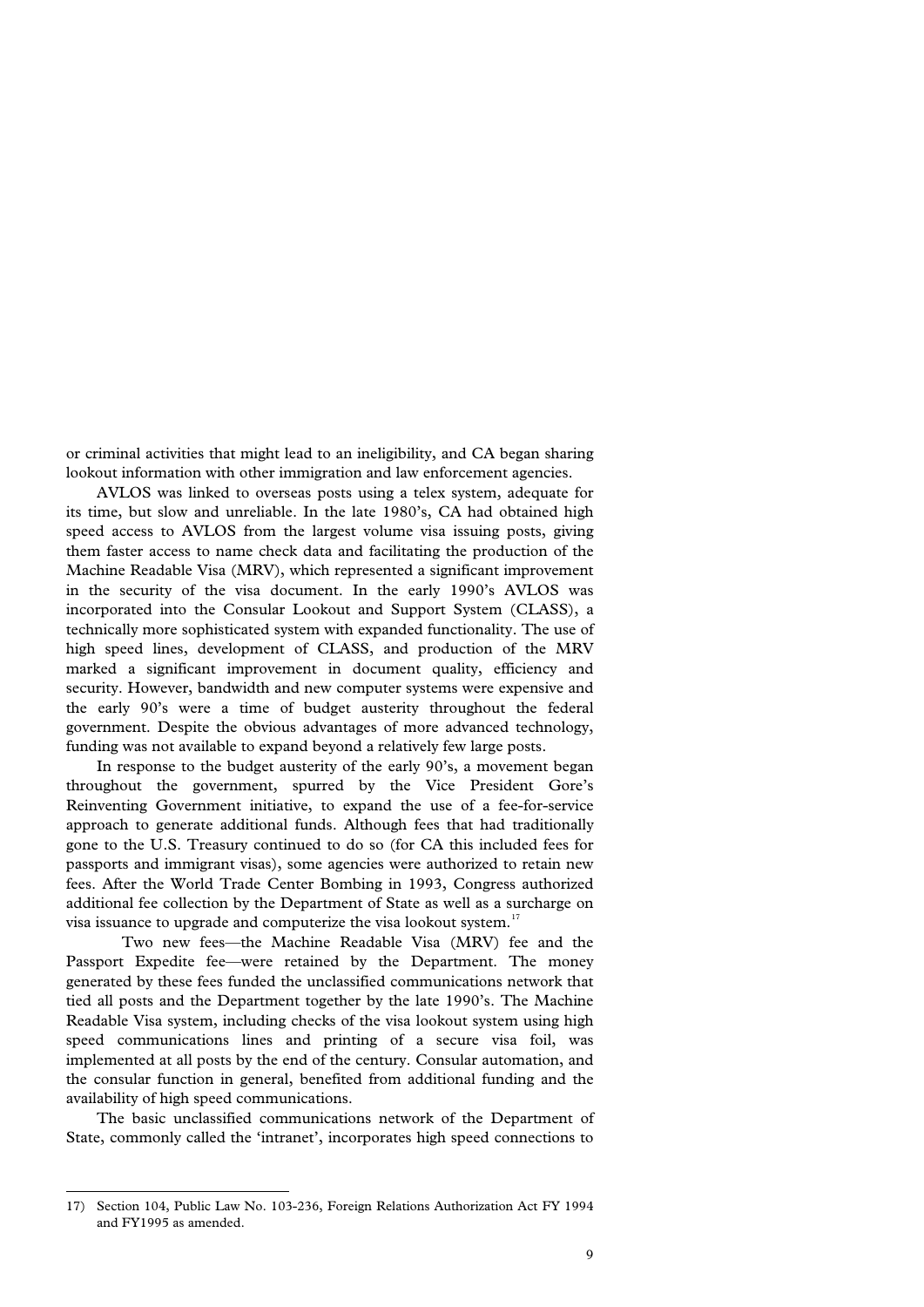every post and carries unclassified information, including consular and visa data, visa and passport name checks, updated travel information, citizen registration data and e-mail. This communications system feeds the Consular Consolidated Database (CCD), a vast pool of data including consular statistics, registration data of U.S. citizens living and traveling abroad, and records of visa applicants. The CCD is the heart of most consular systems as well as a vital source of management information.

#### *9/11: A Watershed for the Consular Function*

It is impossible to overstate the impact on the United States of the attacks on the World Trade Centre and Pentagon on September 11, 2001. This event focused the attention of the U.S. Government and the American public on the threat of international terrorism. Among the many aspects of security under close scrutiny after the attack, border security was near the top of the list. As the first level of security screening for travelers to the United States, the visa function was the focus of intense interest.

Aspects of the visa process that had traditionally received little or no high level attention suddenly surged in importance: interagency data sharing, accurate identification of travelers, document security, even the visa interview, were closely examined. How could these processes be improved and strengthened to prevent travel to the United States by terrorists and criminals without impeding legitimate travel? One way to do this was to use technology to build a virtual border screen, admitting legitimate travellers while identifying and excluding potential threats.

 Better information sharing was the first requirement. During the 1980's and 90's, automation in the U.S. government had followed a predictable course. Each Department and Agency had developed its own systems to serve its own needs. Even among agencies with related missions, such as the Bureau of Consular Affairs and the Immigration and Naturalization Service (INS), automated information was stove-piped and not broadly shared. Although CA, INS and U.S. Customs had shared unclassified lookout information for some time, the development of new approaches to identification was not always closely coordinated.

 Sharing information with and between law enforcement and intelligence agencies was even more difficult than sharing with INS and Customs because of concerns over the protection of law enforcement data and the classification of intelligence. Incentives to protect information were more powerful than those to share it. These data sharing issues were a major focus of the 9/11 Commission investigation. The Commission concluded that 'current security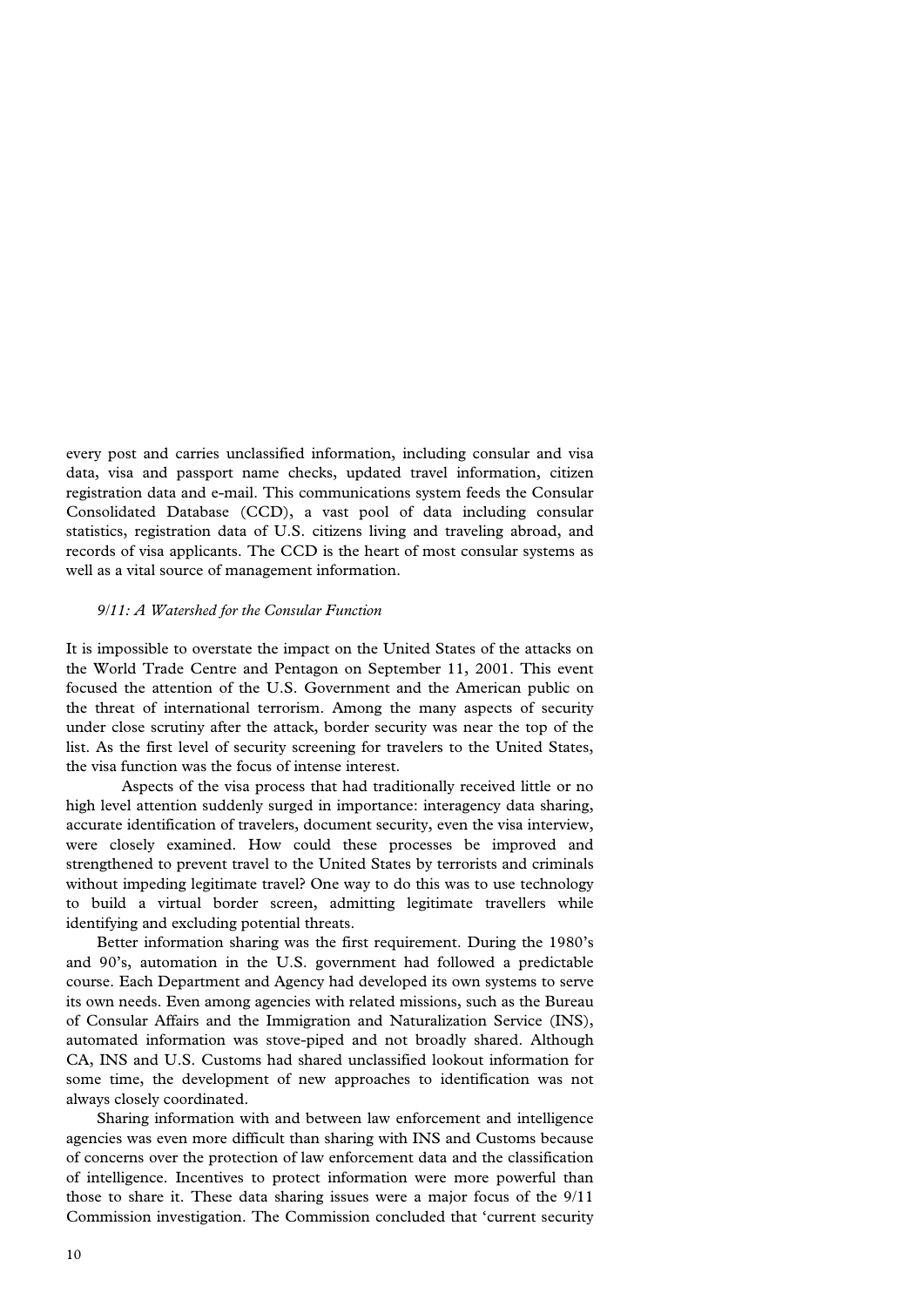requirements nurture over classification and excessive compartmentalization of information among agencies' and recommended that information procedures 'provide incentives for sharing, to restore a better balance between security and shared knowledge.'<sup>[18](#page-13-0)</sup> The Report also recommended that 'the President should lead the government-wide effort to bring the major national security institutions into the information revolution' and 'coordinate the resolution of the legal, policy and technical issues across agencies to create a "trusted information network".'<sup>[19](#page-13-1)</sup>

 Even prior to the publication of the Commission report, Congress had passed a number of bills requiring improved information sharing, screening of visa applicants and inclusion of biometrics in visas. Legislation included the USA Patriot Act of October 26, 2001, the Enhanced Border Security and Visa Entry Reform Act of 2002 and the Homeland Security Act of 2002. Still later, the Intelligence Reform and Terrorism Prevention Act of 2004 required that all visa applicants, with the exception of diplomats and a limited set of visa renewals, receive personal interviews. Additional name check requirements were imposed to insure a thorough, government-wide review, and training of consular officers was expanded. As a result of this legislation, the number of visa entries in the CLASS system grew to  $34.4$  million.<sup>[20](#page-13-2)</sup> The Homeland Security Act of 2002 consolidated all the domestic border agencies into one government department and gave the Secretary of Homeland Security policy oversight of the visa function. This change required continuing high level coordination between Homeland Security and CA.

 In addition to information sharing among U.S. Government agencies, obtaining the cooperation of foreign government in sharing terrorist screening information, received increased attention after 9/11. On September 16, 2003, the White House directed the Secretary of State to 'develop a proposal. . . for enhancing cooperation with certain foreign governments, beginning with those countries for which the United States has waived visa requirements, to establish appropriate access to terrorism screening information of the

<span id="page-13-0"></span><sup>18)</sup> National Commission on Terrorist Attacks on the United States, (Philip Zelikow, Executive Director; Bonnie D. Jenkins, Counsel; Ernest R. May, Senior Advisor), *The 9/11 Commission Report* (New York: W. W. Norton & Company, 2004) p. 417.

<span id="page-13-1"></span><sup>19)</sup> Ibid, p. 418.

<span id="page-13-2"></span><sup>20)</sup> For the week of October 12-18, 2008, the number of CLASS queries was over 600,000, almost evenly divided between visa and passport checks. Source: Office of Consular Systems Development, Office of the Executive Director, Bureau of Consular Affairs.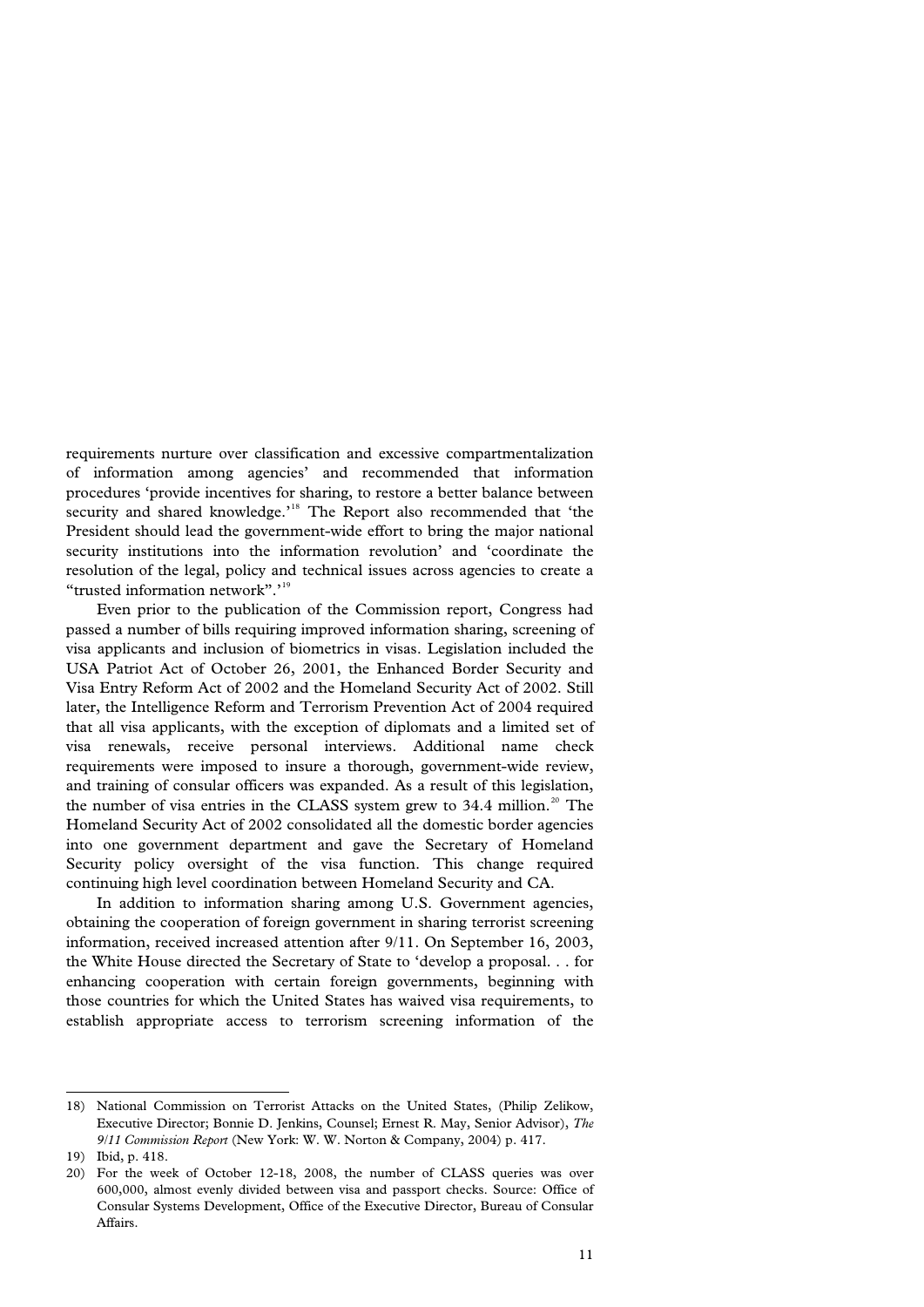participating governments.<sup> $21$ </sup> This responsibility was assigned to a new International Programs Division within CA's Office of Policy and Public Affairs. This office has the lead for negotiating bilateral agreements on the sharing of terrorist screening information which are implemented for the United States by the Terrorist Screening Centre.

The exchange of data 'does not replace existing intelligence or information sharing practices. Instead it provides a systematic mechanism for visa, immigration and law enforcement officers to determine if a person is the subject of current identifying data as a known or suspected terrorist.<sup> $22$ </sup> The agreements provide for the exchange of unclassified identity information about known and suspected terrorists, including full name and data of birth. Aliases, place of birth, passport number, nationality, and biometric identifiers may also be provided if available. To date, agreements have been signed with fifteen countries.

 These changes and new requirements had immense repercussions at the policy level in State Department. Consular issues were suddenly of central interest within the Department, in the Department's relations with other agencies and dealings with Congress. The leadership of the consular bureau became more deeply involved in Congressional relations, received intense press scrutiny and took the lead in coordinating with other agencies on both procedural and policy matters involving border security. The bureau became more outward looking, reaching out to the public to advocate and explain consular procedures and to posts abroad for input on policies. When student visa applications dropped because of perceived delays in obtaining visas, CA's leadership traveled across the country, visiting campuses and meeting with foreign student NGO's with the message that foreign students were still welcome. The interagency message was one of 'secure borders, open doors', stressing that the United States can welcome foreign visitors and still maintain the level of scrutiny that is essential to our security.

<span id="page-14-0"></span><sup>21)</sup> Homeland Security Presidential Directive 6: Directive on Integration and Use of Screening Information to Protect against Terrorism, September 16, 2003. see http://www.dhs.gov/xabout/laws/editorial\_0607.shtm

<span id="page-14-1"></span><sup>22)</sup> White Paper, HSPD-6, January 28, 2008.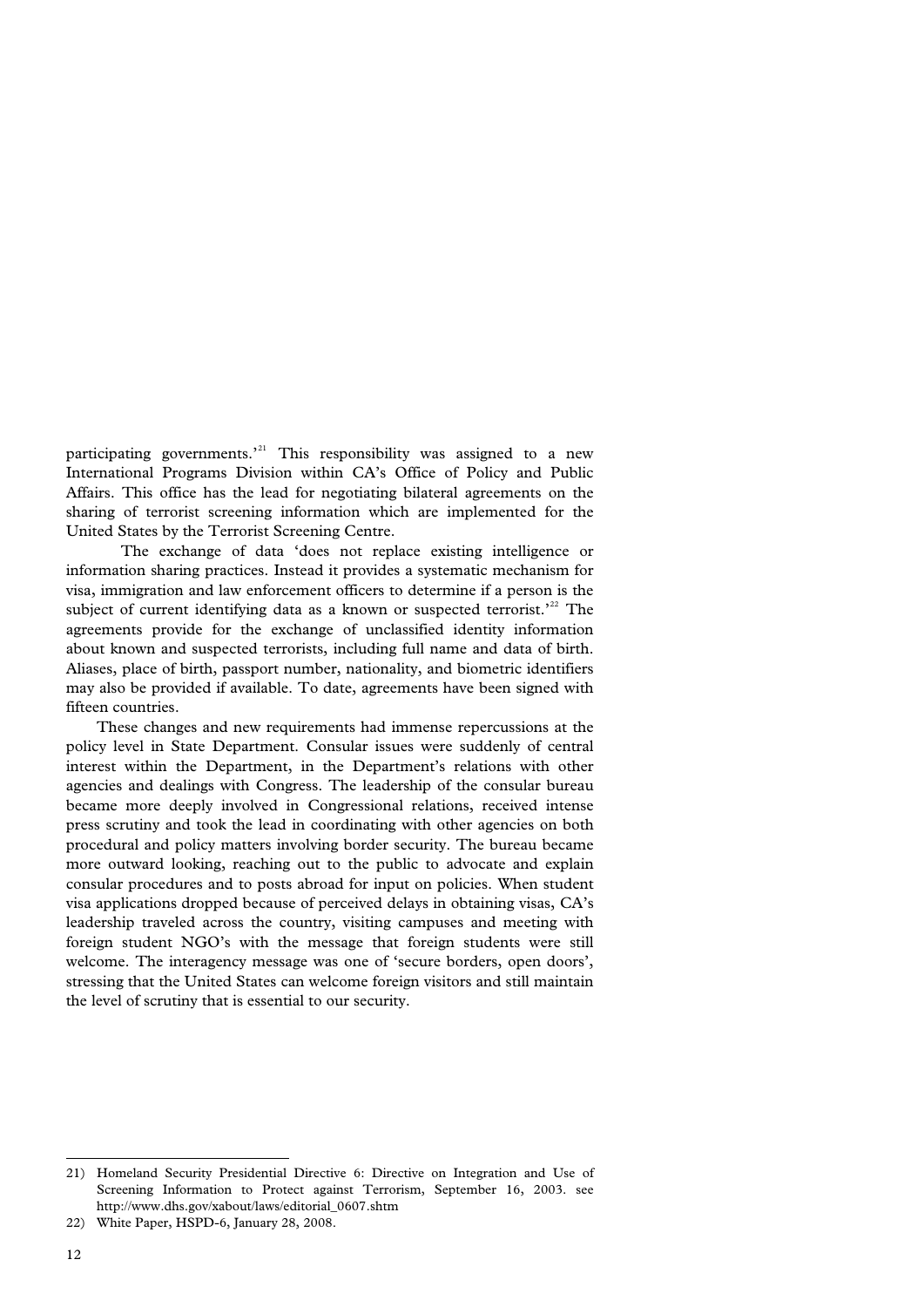#### *Biometrics: A Case Study in Change*

The changes brought about after 9/11 transformed consular work in the field, reflecting the high profile interest in Washington. Visa procedures and technology underwent extensive change, and new legislation imposed new labor intensive requirements. The requirement for biometrics is illustrative of this change.

 In the normal course of developing technology, CA had been exploring the use of biometrics, especially finger scans and facial recognition technology for some time. But these approaches, while promising, seemed too labor intensive for worldwide use. The interest in biometrics was driven by the need to identify travelers. Identity fraud had plagued the visa process for years, with altered visas and assumption of false identities, two major sources of the problem. The MRV, which incorporated a photograph, was a step toward solving this problem, but even a photograph was not sufficient to identify those with multiple identities and aliases. In the late 1990's, INS previewed the IDENT system, which, among other things, captured digital images of the index fingers of those who were apprehended by the INS in violation of immigration law. During the same period, CA, in close coordination with INS, developed a new border crossing card for applicants from Mexico. This card included digital index finger scans of all applicants which were compared against the IDENT data base and embedded in the card itself.

The post  $9/11$  Enhanced Border Security Act of  $2002<sup>23</sup>$  $2002<sup>23</sup>$  $2002<sup>23</sup>$  required the inclusion of biometrics on all entry documents. In response, CA expanded the machine readable visa system to include finger scans and digital capture of index finger images. This system was expanded to all posts by 2005. To be completely effective, however, the system needed to be compatible with law enforcement systems that held complete fingerprint records, so CA expanded its system to capture all ten images. Although consular officers anticipated that this change would slow down the application process, surprisingly, it did not, and all posts began using the expanded system in 2007. This new system allows checks against law enforcement data bases, resulting in quick responses and accurate identification of individuals who are ineligible for visa. Not only does this approach inhibit identity fraud, it streamlines the application process for those with common names who had often waited long periods for resolution of questions about their identity. $24$ 

l 23) The Enhanced Border Security and Visa Entry Reform Act of 2002, PL 107-703.

<span id="page-15-1"></span><span id="page-15-0"></span><sup>24)</sup> Although not discussed here, passport security is also a major focus of CA's efforts.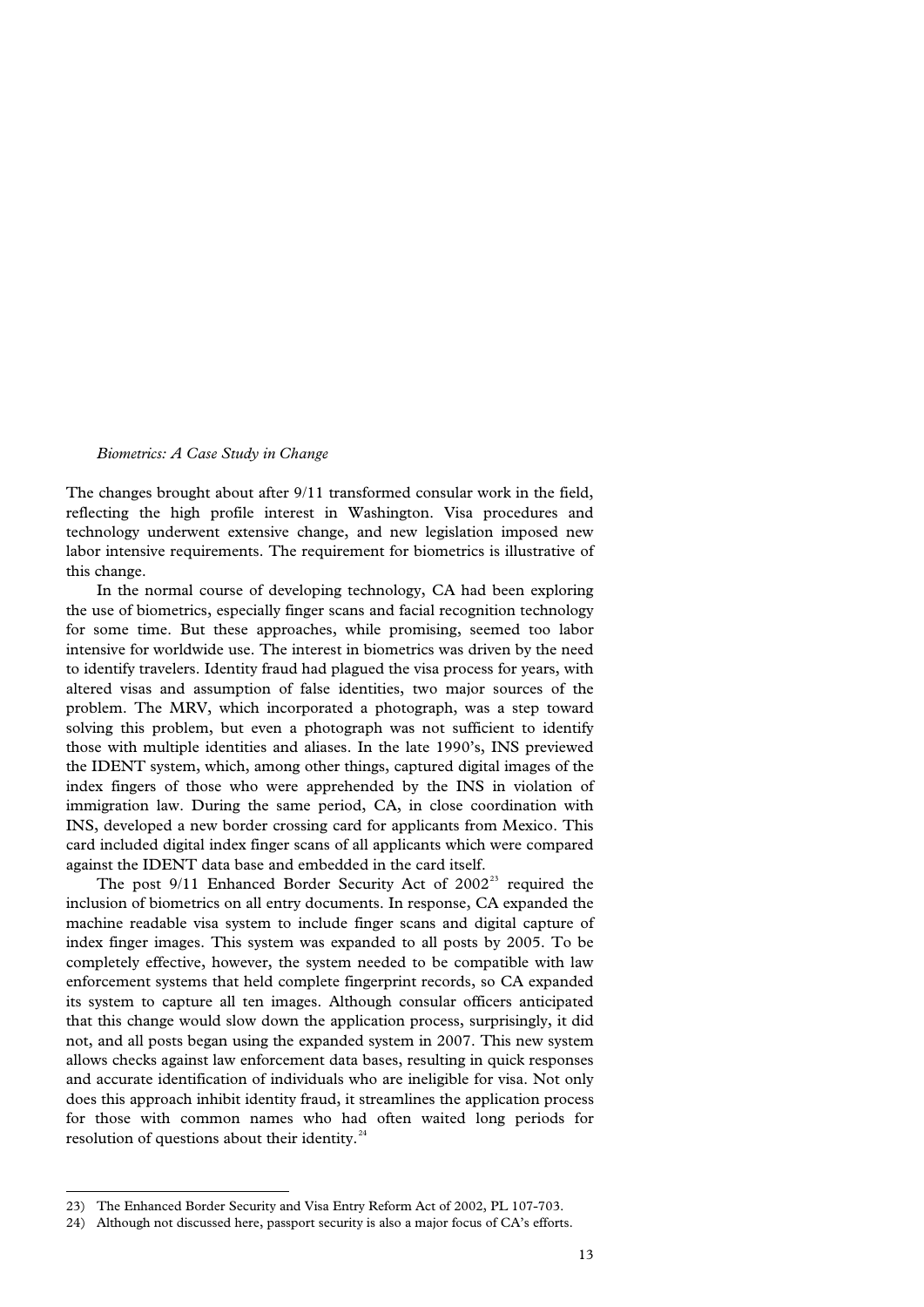The requirement for personal interviews is driving additional change. Prior to 9/11, the interview was waived for many applicants based primarily on their previous record of travel. The need to interview virtually all applicants has put a strain on posts, particularly on staff and facilities in areas with surging workloads such as Mexico, Brazil, China and India. Space limitations at some posts have led to the implementation of double shifts, with interviews running twelve hours a day. Although staffing in visa sections has increased substantially to handle the additional work<sup>[25](#page-16-0)</sup>, managers are taxed to find ways to meet the legislative requirements with the resources available.

 So, what does this mean for the transformation of the consular work? Although visa lines are still long and interviewing is still hard work, security information is now available to facilitate accurate decisions. Travel documents lock in the identity of the bearer. In some ways, these improvements to the visa process, particularly the use of biometrics and expanded data sharing, are evolutionary changes. Arguably, they would have happened eventually even without the post-9/11 legislation. The fact that they happened so rapidly, however, is due to a fundamental change in the perception of visa work not only throughout the government, but also within the diplomatic community. Although visa issuance has always been the first level of review for those seeking to travel to the United States, it has not always been understood as a critical way to identify and intercept those who are security threats.

#### *Consular Affairs and the Information Revolution*

#### *Meeting Public Expectations*

While visa services have changed dramatically due to the imperatives of security, the entire consular function is being altered by another feature of the twenty-first century, the information revolution. While technology is a vital tool in meeting security requirements, it also provides the basis for satisfying the public's information needs and expectations.

A recent New York Times editorial<sup>[26](#page-16-1)</sup> documented a shift in the U.S. public's expectations of government. In a poll conducted by Democratic

<span id="page-16-0"></span><sup>25)</sup> According to consular workload statistics reported by posts, officer work hours devoted to nonimmigrant visas increased from approximately 700 thousand in fiscal year 1997 to 1.2 million in fiscal year 2007. The number of applications rose in the same period from 6.5 to 7.7 million.

<span id="page-16-1"></span><sup>26)</sup> Mark Mellman, 'Another Country', *New York Times* OP-ED, September 17, 2008.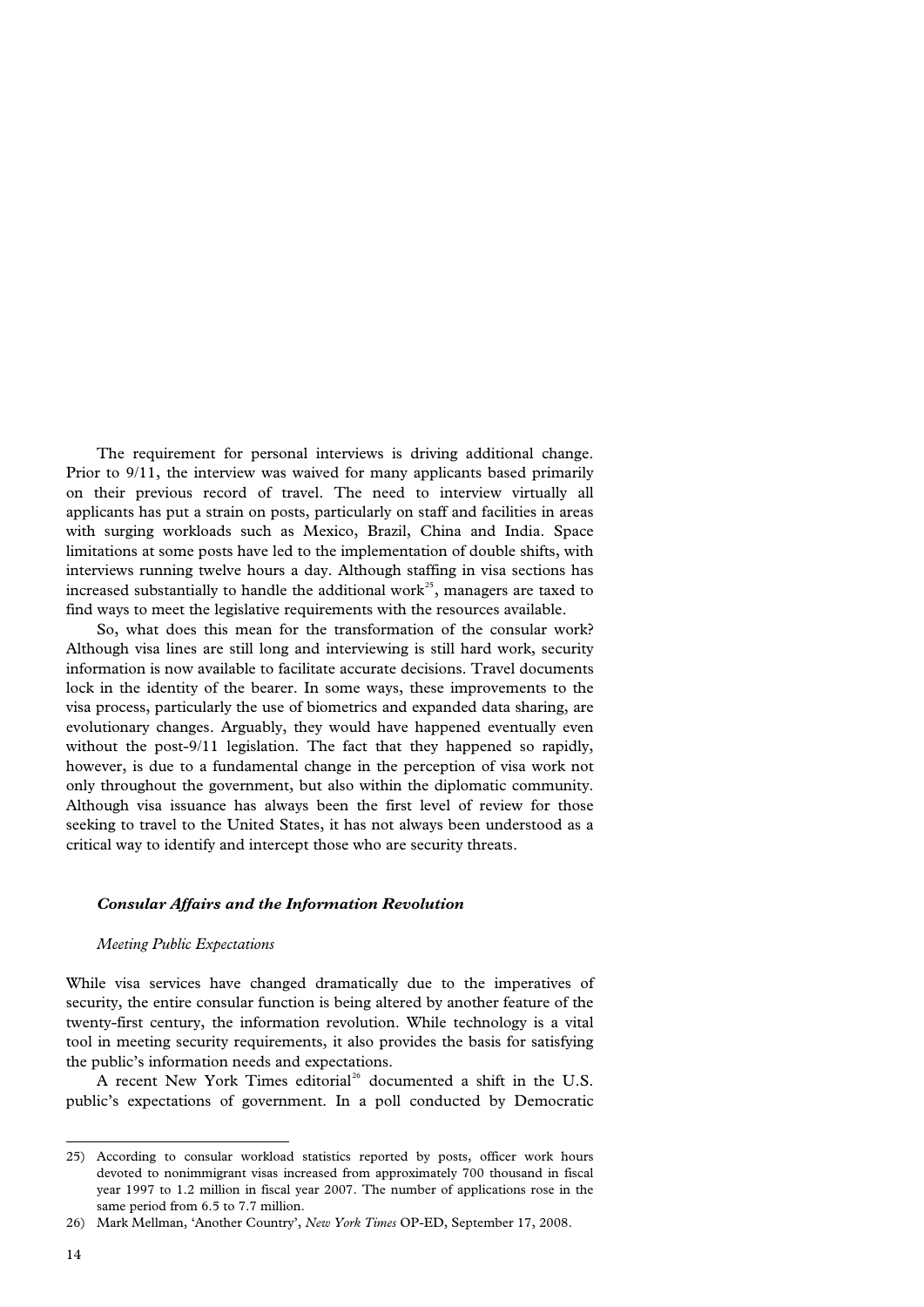pollster Mark Gellman in 2008, sixty percent of the respondents were most concerned that 'the federal government will not do enough to help ordinary people with the problems they face.' This represents a change from previous polls that indicated distrust of government's ability to help. Although the health care debate of 2009 illustrates that there are limits to the general acceptance of government involvement in new areas of domestic policy, expectations of government's responsibility to help in situations involving foreign travel have always been and continue to be high. Problems that arise in foreign settings, often involving difficulties with language and unfamiliar laws and customs, create high anxiety and feelings of helplessness. The U.S. consul must be there to help in ways that often go far beyond what is expected of government authorities at home.

 The State Department estimates that approximately five million Americans reside overseas and nearly sixty million travel abroad each year.<sup>[27](#page-17-0)</sup> An indicator of the increase in travel abroad is the number of passport applications. This number has grown over the past twenty years from 4.8 million in FY 1987 to 18.3 million in FY 2007. Although these figures are skewed by the implementation of the Western Hemisphere Travel Initiative<sup>[28](#page-17-1)</sup> in 2007, they confirm that foreign travel has been on the rise.<sup>[29](#page-17-2)</sup> Although the great majority of travelers complete their trips without ever needing to contact a consular officer, more travel inevitably means more inquiries and more requests for consular services at posts abroad.

As opposed to staffing levels for visas, overseas citizen's services staffing levels at Embassies abroad have not kept pace with the increase in travel and demand for information. Work hours devoted to overseas consular services have remained fairly constant over the past fifteen years.<sup>[30](#page-17-3)</sup> Meanwhile, the numbers of arrests, Americans in detention, and deaths have increased. In addition to assisting Americans traveling and living abroad, CA's Office of Overseas Citizens Services (OCS) provides services to parents in intercountry adoptions and overseas parental child abductions. OCS also

<span id="page-17-0"></span><sup>27)</sup> Estimate of residents provided by CA/OCS; estimate of travelers from Department of State/USAID Strategic Plan, FY 2007/2012.

<span id="page-17-1"></span><sup>28)</sup> The Western Hemisphere Travel Initiative required those entering the US by air from Canada, Mexico, and the Caribbean to have a passport. Passport volume increased fifty percent in FY 2007. Passport volume will certainly increase again when the passport requirement for land border crossings goes into effect in 2009.

<span id="page-17-2"></span><sup>29)</sup> The continued increase of foreign travel is doubtful at this time due to the economic crisis.

<span id="page-17-3"></span><sup>30)</sup> Staffing and workload statistics use data reported by posts to the Consular Workload Statistics System.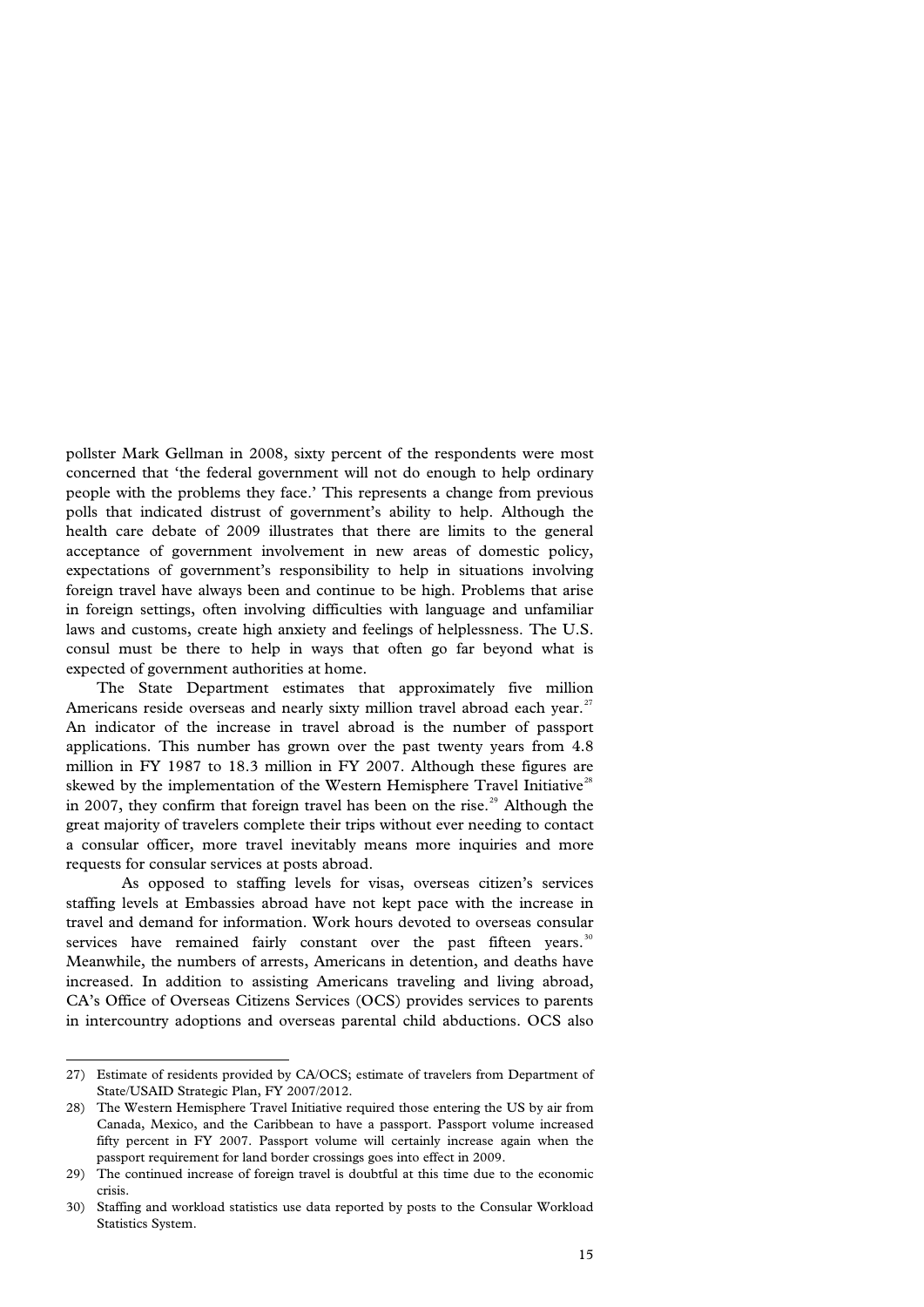handles inquiries about incidents occurring overseas and organizes task forces in response to large-scale emergencies occurring abroad. In order for consular officers to devote sufficient time to emergencies, sensitive cases requiring personal contact and other non-routine duties, CA has increasingly turned to technology to provide routine information and basic services.

 In addition to increased travel, rising expectations are at least partly due to the pervasive use of technology in everyday life. As people turn to the internet and cell phones for information and communications, they expect government offices to be easily accessible using those media. The 2008 Presidential campaign made unprecedented use of information technology, and immediately after the election President-elect Obama's transition team launched a web site as means of direct communication with the public. The definition of government responsiveness has changed to include not only being able to reach a helpful person on the phone, but also to have rapid access to user friendly automated information and assistance on the web. The challenge for CA in its dealings with the public, both the domestic and foreign, is to find the balance between automated information and personal service. Such a balance must take maximum advantage of information technology and develop automated support structures that provide quick, accurate information in emergency situations and facilitate the work of the case officer in Washington and consular officer in the field. As reliance on information technology grows, the availability of information to the public and transparency of consular activity also increase, transforming the nature of consular work.

## *Taking Advantage of the Internet*

The internet is a primary source of information for the American public, and for certain age groups, it is THE primary information source. The requirement for immediate access to information is one of the primary changes in public expectations since the turn of the century. A recent *New York Times* article<sup>[31](#page-18-0)</sup> discussing new software to speed up boot time for computers, quoted the executive director for marketing of a company making quick-boot software as saying 'it's ridiculous to ask people to wait a couple of minutes'. The article goes on to state 'fast-boot systems cater to an

<span id="page-18-0"></span><sup>31)</sup> Matt Richel, Ashlee Vance 'In a New Age of Impatience, Cutting Computer Start Time', *New York Times,* October 26, 2008.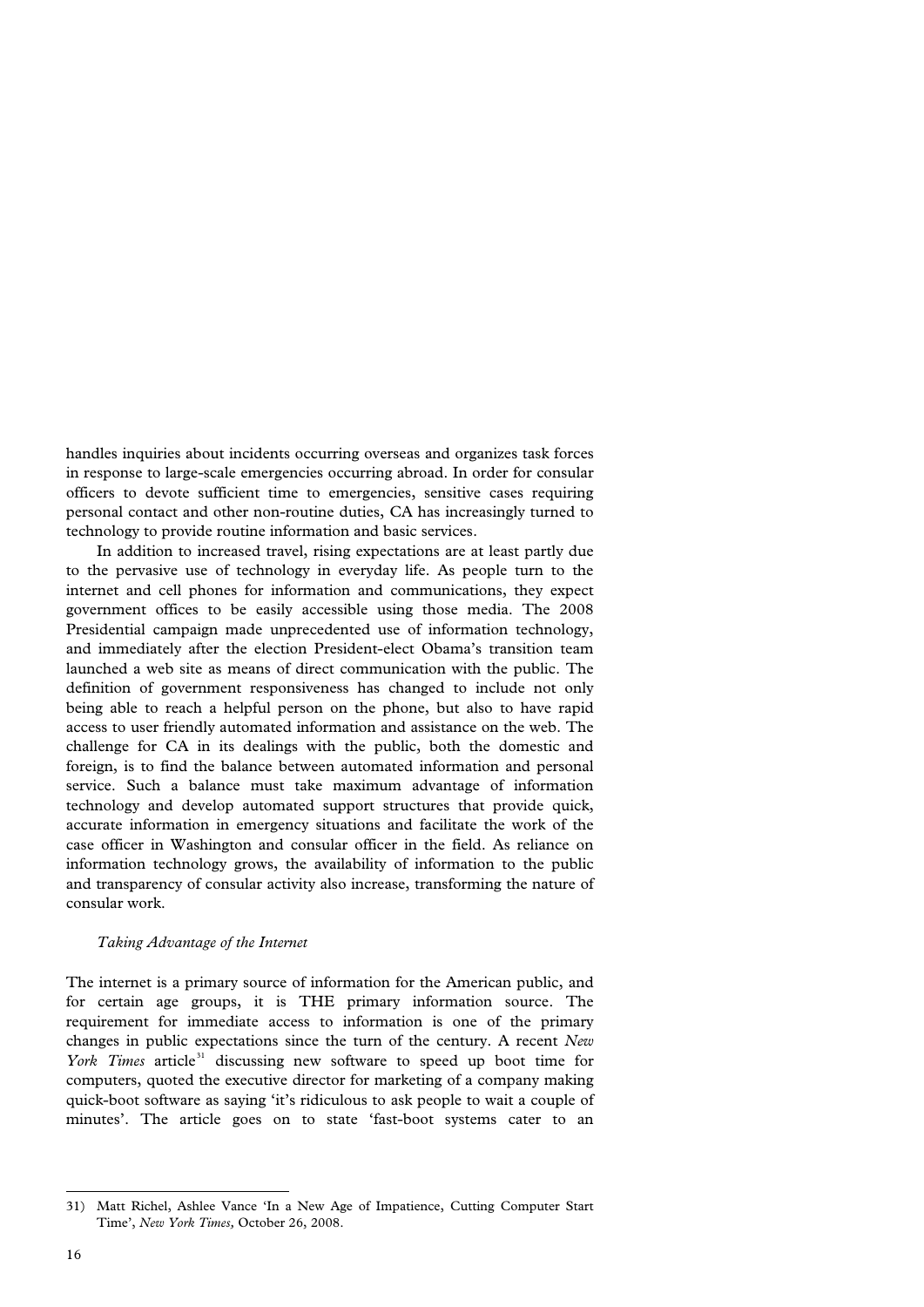information-addicted society that is agitated by even a moment of downtime.' Expectations definitely are changing.

 CA started early in developing its relationship with the internet. Building on the impetus of Vice President Gore's Reinventing Government Initiative in 1993, the Bureau of Consular Affairs officially launched its home page, [http://travel.state.gov](http://travel.state.gov/), in February 1995. The home page architecture was updated in July 2004 and again in 2006 changing the look and feel of the site, using a content management system to structure the site and each page with a consistent format and branding. Contractors were hired to oversee all technical aspects of the site, its maintenance and security. Contractors provide valuable technical expertise (for example in the areas of graphic design, site architecture, and navigation), and significantly upgrade the page to meet changing expectations. CA directorates provide fresh content, and the CA Public Affairs office oversees the entire site. In addition to the central website, embassies and consulates maintain their own sites. The consular portions of these websites contain specific information about local consular services, public hours and specific local conditions. These websites can be accessed directly or using links from the CA website.<sup>[32](#page-19-0)</sup>

As an indication of the growth in the use of web technology, in FY 1997 the consular affairs website got 9.6 million page views compared to over 321 million page views in FY 2007. Travel.state.gov is viewed over 830,000 times a day. $33$  The Web site includes information about all aspects of consular work, both domestic and foreign. As opposed to earlier approaches like recorded telephone information and printed information sheets, the web site encourages contact. The appearance of the site has evolved over time, becoming increasingly attractive, user friendly and easy to navigate. Page changes are rapid. Some recent improvements include tables of contents for country specific information, a country map showing major cities and natural features, and links to the citizens services section of each embassy or consulate website.

In May 2008, CA's Office of Overseas Citizens Services (OCS) launched a new website called 'Students Abroad' (www.studentsabroad.state.gov). The goal of this site is to use a design appealing to young people to offer college students important information about staying safe overseas. Using aggressive publicity, including generating

<span id="page-19-0"></span><sup>32)</sup> Travel.state.gov pops up first of non-sponsored links for Google search of 'travel information', 'foreign travel', 'US passports' and 'US visas'.

<span id="page-19-1"></span><sup>33)</sup> Information on number of web page views obtained from Office of Public Affairs, Bureau of Consular Affairs.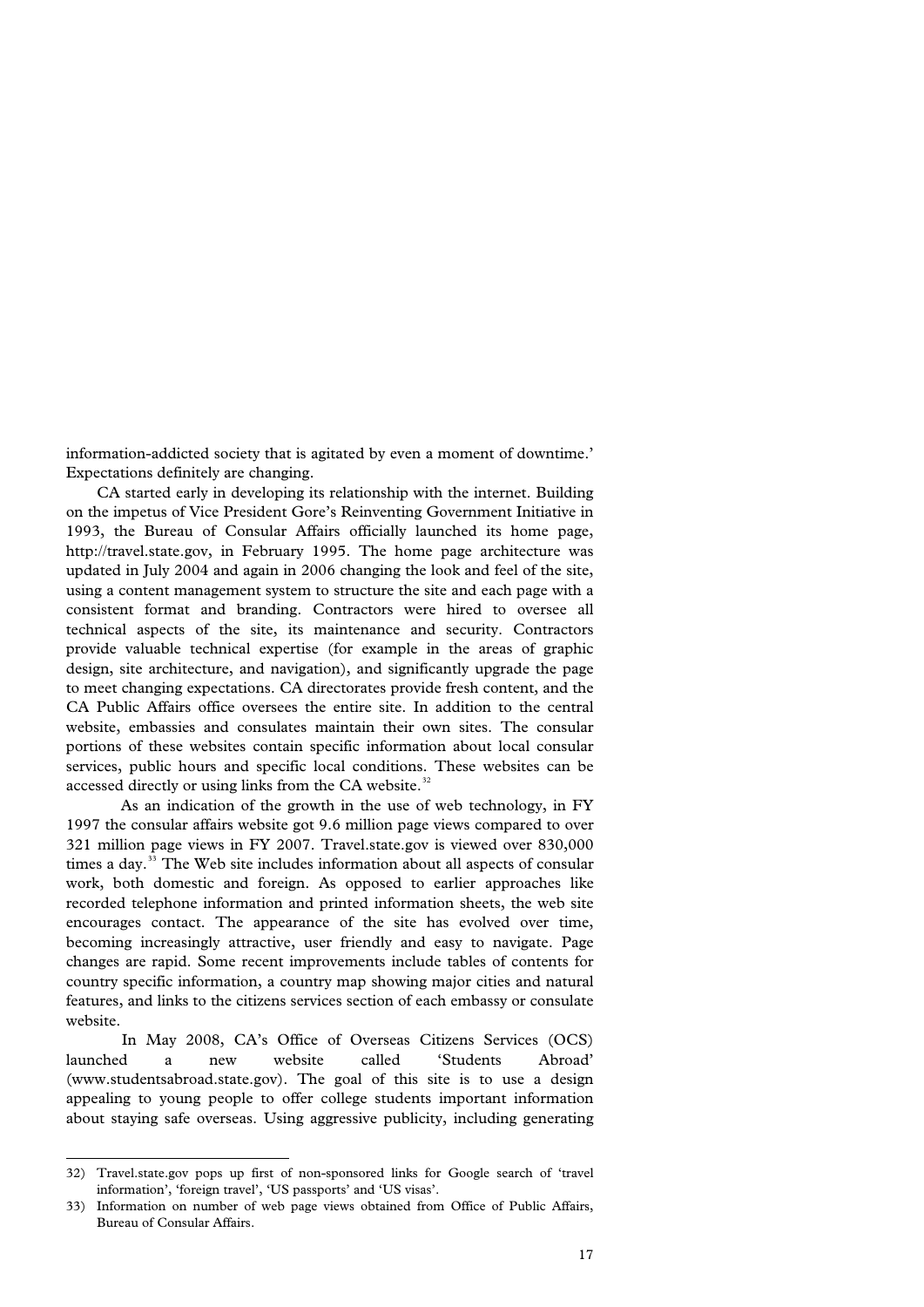coverage in the New York Times and the Washington Post, OCS promoted the site with the public as well as with the international education community and student travel organizations, which have welcomed the new site. To date there have been over 300,000 hits on the site.

The Department of State and posts abroad also make use of Twitter, sending travel information and alerts and warden messages to the public as tweets. A number of posts also have Face Book pages and use them to post consular information. For example, the US Embassy in Belmopan, Belize, has a consular Face Book page that includes timely warden messages. The Embassy in San Jose, Costa Rica, posted information on its Face Book page seeking assistance in locating a missing American citizen.

While there is nothing new in the idea of providing travel information to the public, what is new is the amount of information available, the ease of access, and speed with which new information is made available. Although the basic consular function remains the same, the execution of this function has been transformed by technology.

Such a balance must take maximum advantage of information technology and develop automated support structures that provide quick, accurate information in emergency.

#### *The Consular Information Program*

The provision of travel information to the public and the security requirement to inform the public of threat information meet in the Consular Information Program (CIP). This program takes maximum advantage of internet technology to keep the public informed of travel conditions on a real time basis. The program has evolved over time from the original 'travel advisory' system, warning travellers about dangerous areas via information sheets and recorded messages, to today's internet based multi-layered information source. The CIP is a three-tiered travel advice program intended not only to inform American citizens of potential threats to their safety abroad but also to provide general information.

The elements of the program are country specific information, which provides basic information to enable travellers to make informed preparations for travel to a particular country; travel alerts, which disseminate information about relatively short-term conditions posing imminent security risks to American citizens; and travel warnings, which recommend that American citizens defer travel to a country because the situation is dangerous or unstable and/or the government's ability to assist Americans is constrained by an embassy drawdown or closure. These elements are supplemented by fact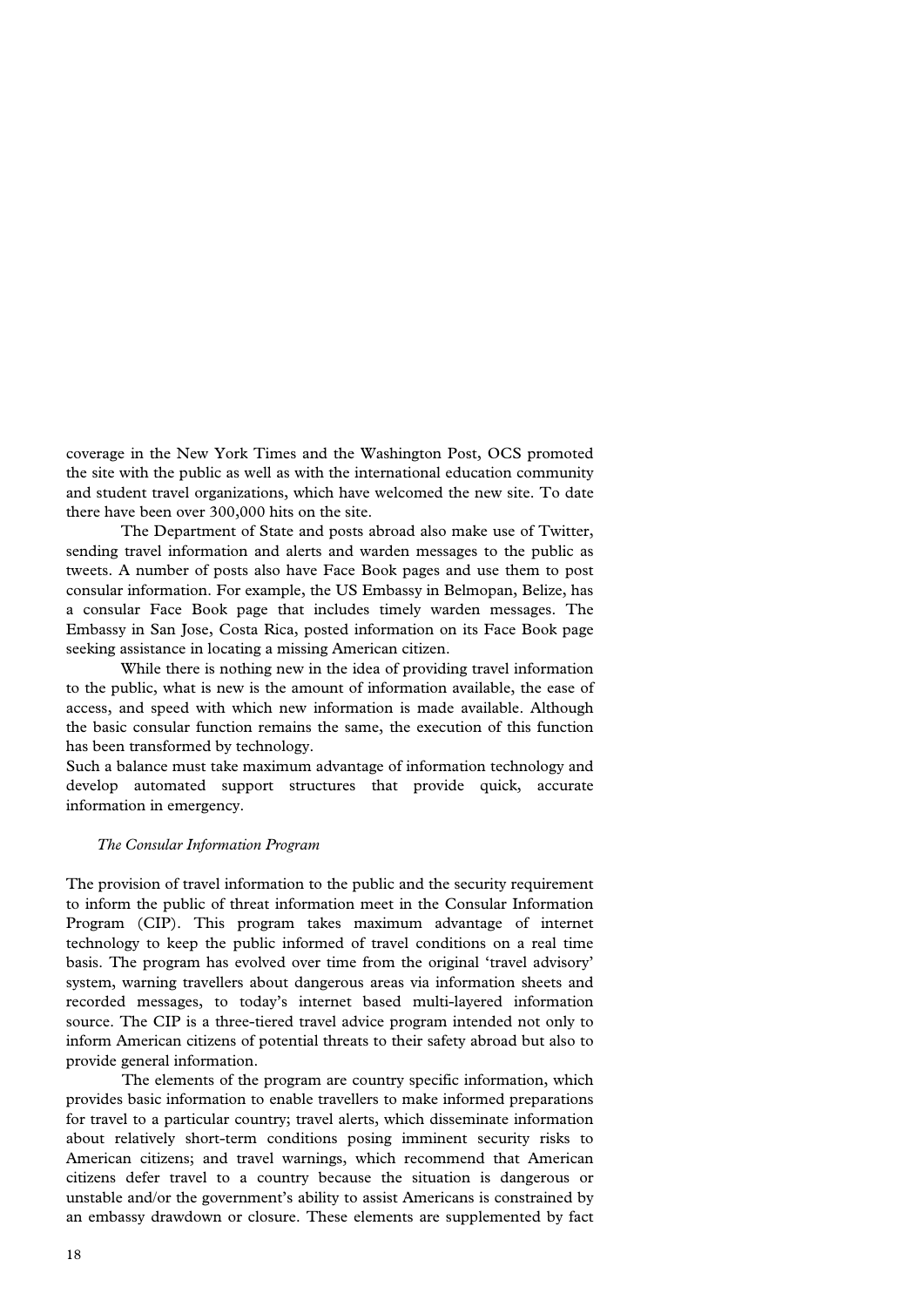sheets providing general information relevant to travellers and residents abroad. They include such diverse information as 'Vote Absentee 2008' and 'Hurricane Season 2008'.

 Much of the information for the CIP comes from posts abroad. This is especially true of country specific information, which might include unusual entry or exit requirements, and background on medical services and facilities, road safety, areas of instability and crime. This information is available for every country and is updated regularly as well as whenever there is a significant change.

 Threat information, most often included in travel alerts and travel warnings, is evaluated by the Department of State based on the specific criteria outlined in the Aviation Security Improvement Act of 1990. This act was passed in response to the 1998 Pan Am 103 tragedy in which a 747 aircraft flying between London and New York was blown up by a terrorist bomb and crashed in Lockerbie, Scotland, killing the 243 passengers and 16 crew members on board as well as 11 people on the ground. The criteria set out in the act were initially focused on the evaluation of security threats to aviation. The Department later adopted them to evaluate all threat information. Information about threats must be specific, credible and noncounterable. The Act also established tenets, generally known as the 'no double standard policy', for disseminating threat information to the American public. The no double standard policy requires the government to inform the public of security information made available to government employees. For example, if a U.S. Embassy abroad restricts travel of its staff for security reasons or goes to authorized departure status, this information must be made public. In situations requiring immediate notification of a threat, a post will coordinate with the Department to issue a Warden Message to Americans registered with the embassy and add that information to post's website.

 The security information contained in travel alerts and travel warnings is based on threat information gathered from all sources, including embassies and consulates, the intelligence community, open sources and other governments. Very often, a post will specifically request a travel alert or warning and provide specific language. Regardless of the source of the information, the State Department's Bureau of Diplomatic Security reviews it to determine that the threat is specific, credible and non-counterable. Once they have made that determination, Overseas Citizens Services works with affected posts to develop appropriate language and clears the alert within the Department of State. Then the alert is immediately released to the public via the Internet and through the registration system, both of which allow for after-hours dissemination if necessary.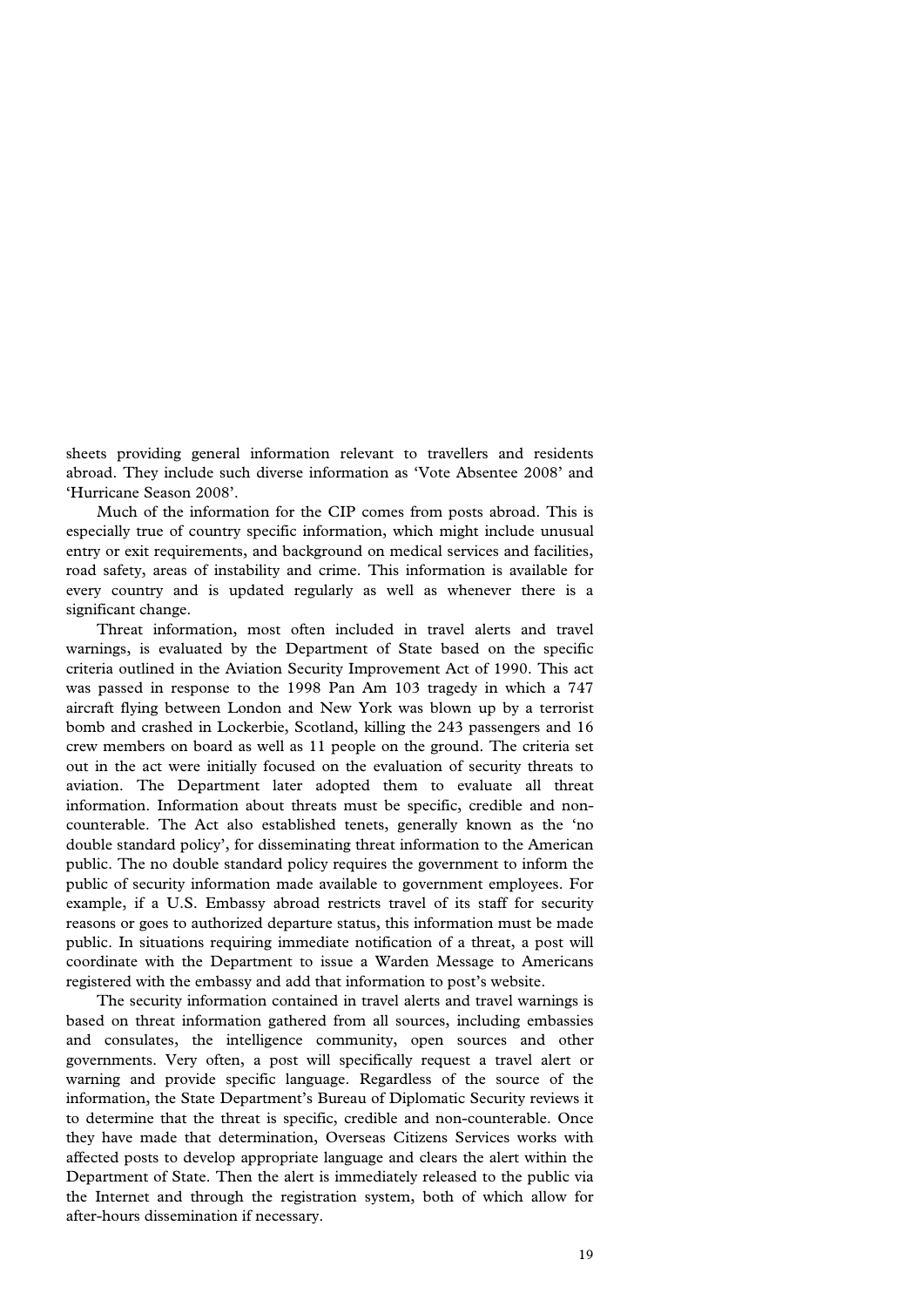#### *Interactive Services*

The CA web page, like most commercial web sites, also has interactive capabilities, allowing users to easily obtain certain basic services. Both passport and visa applications are available on-line, and passport applications can be traced through a link on the web page. The Internet Based Registration System allows American citizens to register their overseas travel or residence directly on the internet site. This system replaces the cumbersome, and often ignored, procedure of having Americans come to the Embassy to register. The ease of registering on the internet greatly improves the ability to locate travelers in emergency situations. Registration data is collected in a secure system and transmitted to the Consular Consolidated Database, allowing posts, the Department and task forces to access the information as needed, subject to Privacy Act restrictions. Since the registration system went on line in 2004, more than 1.5 million registrations have been recorded.

 Registration for the annual Diversity Visa (DV) lottery went totally electronic in 2005. Prior to that time, the Kentucky Consular Center received over fifteen million paper applications each year. It is estimated that the shift from a paper to an electronic process has eliminated 345.69 tons of paper in the first three years and freed up three regulation size basketball courts of additional floor space. Despite fears that this requirement might disadvantage applicants from less developed countries, experience has shown that the relative number of applications from various countries did not change. The electronic filing system also includes ways of identifying duplicate or multiple applications and of confirming the identity of applicants, eliminating opportunities for fraud in the process.

#### *Handling Telephone Inquiries*

Another outgrowth of the Reinventing Government initiative was the idea of contracting out those services that did not need to be performed by government employees, saving government employees, in this case consular staff, for that part of the work that is 'governmental', generally meaning work that is sensitive or requires legal adjudication or protection of individual privacy. In the case of consular services, this meant finding ways to divert basic inquiries away from busy consular staff and congested switchboards. The web page is one way of doing this, but although capable of answering large numbers of inquiries, it cannot provide the personal contact that people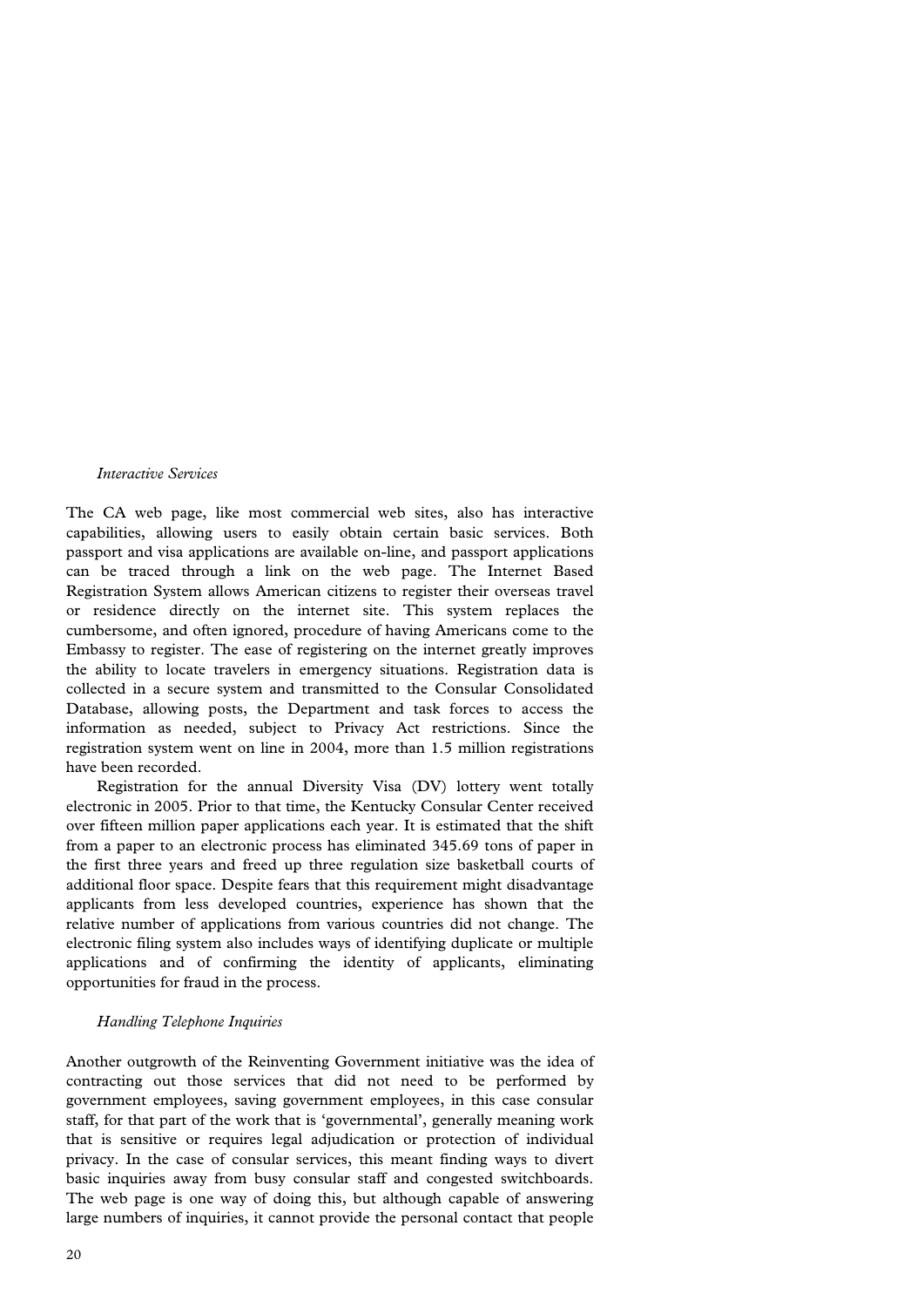want, especially when dealing with emergencies. Americans want to talk to a person and do not want endless dead-end recorded messages.

 Advances in communication technology and development of call centers by private industry opened the option of using call centers to the government, especially to areas such as consular affairs that receive huge volumes of calls. Call centers have been especially effective in providing general information and in screening calls to direct those that need to talk to a consular case officer to the appropriate person. They are also useful in scheduling appointments for visa or passport applications and in certain cases collecting data to be entered in consular automated systems.

 The Office of Overseas Citizens Services (OCS) has used a call center since October 2001 to answer general inquiries and to forward case-specific and action calls directly to the appropriate officer. Calls to the Lakeland, Florida center are toll free from within the U.S. and Canada, providing the American public free personal access to information and to consular staff as needed. The volume of calls to the center averages 500-600 per day, with the vast majority concerning country-specific travel safety and security questions. During a crisis, call center capacity can be increased to meet the need and can be extended to 24/7 coverage if necessary. For example, during the Southeast Asia tsunami of 2004 the center received 35,000 calls. The London bombings of July 2005 generated 25,000 calls and the Lebanon crisis of 2006 25,000 calls.<sup>[34](#page-23-0)</sup> During a crisis, the CA representatives on a task force provide the call center with current information and monitor call statistics from the call center to increase capacity as needed.

 CA has also used call centers since the late 1990's to handle general inquiries overseas. Call centers abroad are used primarily for general inquiries, scheduling visa appointments and collecting data needed to complete visa applications. Use of call centers has evolved from stand alone local centers in the early 90's to larger international centers with multiple functions currently serving the majority of visa applicants abroad. Calls to visa call centers are toll calls. With the increasing quality and sophistication of web-based resources, many applicants prefer the web to the phone, and CA is examining ways to provide no-fee appointments on the web. For overseas posts, directing visa calls to call centers has provided welcome relief to overburdened switchboard operators. For CA as whole, both domestically and overseas, the use of web pages and call centers covers the overwhelming

<span id="page-23-0"></span><sup>34)</sup> Statistics on OCS call center volume provided by the Office of Overseas Services, Bureau of Consular Affairs.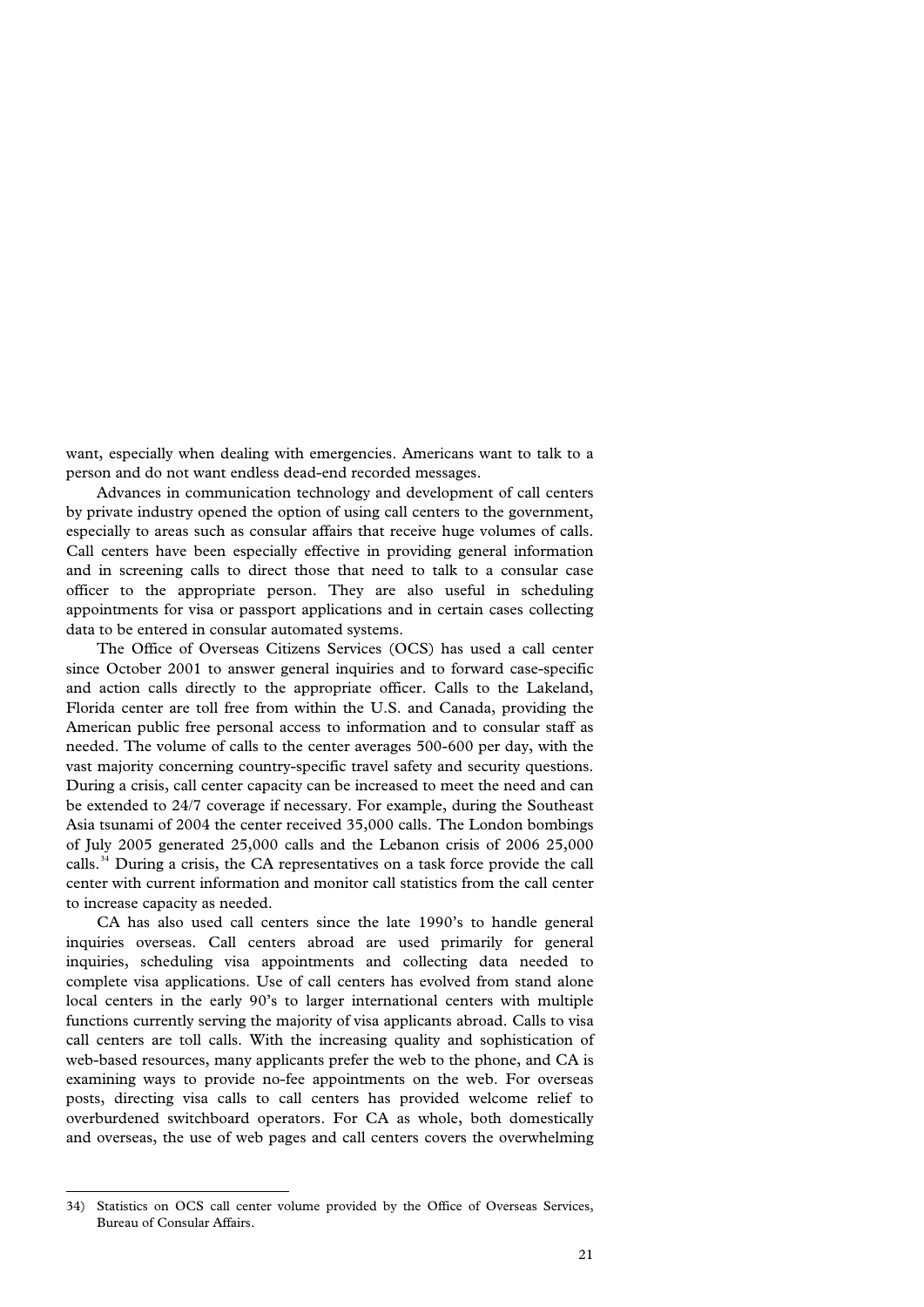majority of inquiries, leaving only the most sensitive and urgent for consular staff.

#### *Crisis Management: Using All the Tool*

With any major crisis, whether it is domestic or foreign, the American public expects the government to respond quickly, to have accurate information and to help people get out of harm's way. Failure in a crisis, as in the response to Hurricane Katrina in 2005, can fatally damage the reputation of an administration. Success is assumed. The ultimate test of the use of technology in consular affairs is in how well all the various aspects come together to assist American citizens in a crisis abroad.

 The Department of State organizes for foreign crises through its Operations Center, a twenty-four hour nerve center tracking vital information on developments overseas for the Secretary of State and Department principals. In a crisis, the Operations Center establishes a task force headed by the affected geographic bureau, and, if the crisis involves private American citizens, a second consular task force managed by CA. These task forces operate twenty-four hours a day and are staffed by officers from all involved bureaus. Consular task forces are staffed by volunteers from all parts of CA and work in close coordination with the primary task force and with consular staff at the site.

 Crisis management, the overall effort involving a task force, an overseas post or posts and foreign government officials, relies on information technology more intensely than any other aspect of consular work. Automated systems keep track of incoming inquiries and record information to facilitate ongoing communication with callers. Telephonic communication from the site of the crisis to the task force, access to information on people known to be in the disaster area, transmission of current information to the pubic via the call center and web page, coordination with other agencies, Department offices and foreign governments—all of these are anticipated and planned for in the abstract in advance of any specific crisis.

 The Consular Task Force (CTF) automated system provides the basic technological platform for task force operations as well as for obtaining information from the Consular Consolidated Database to support these operations. CTF is an intranet based application that allows both posts and OCS to enter information about, and/or search for American citizens who may be involved in a crisis abroad. The software is designed to be used with political turmoil, armed conflict situations, natural disasters such as earthquakes or hurricanes, plane crashes and other similar situations.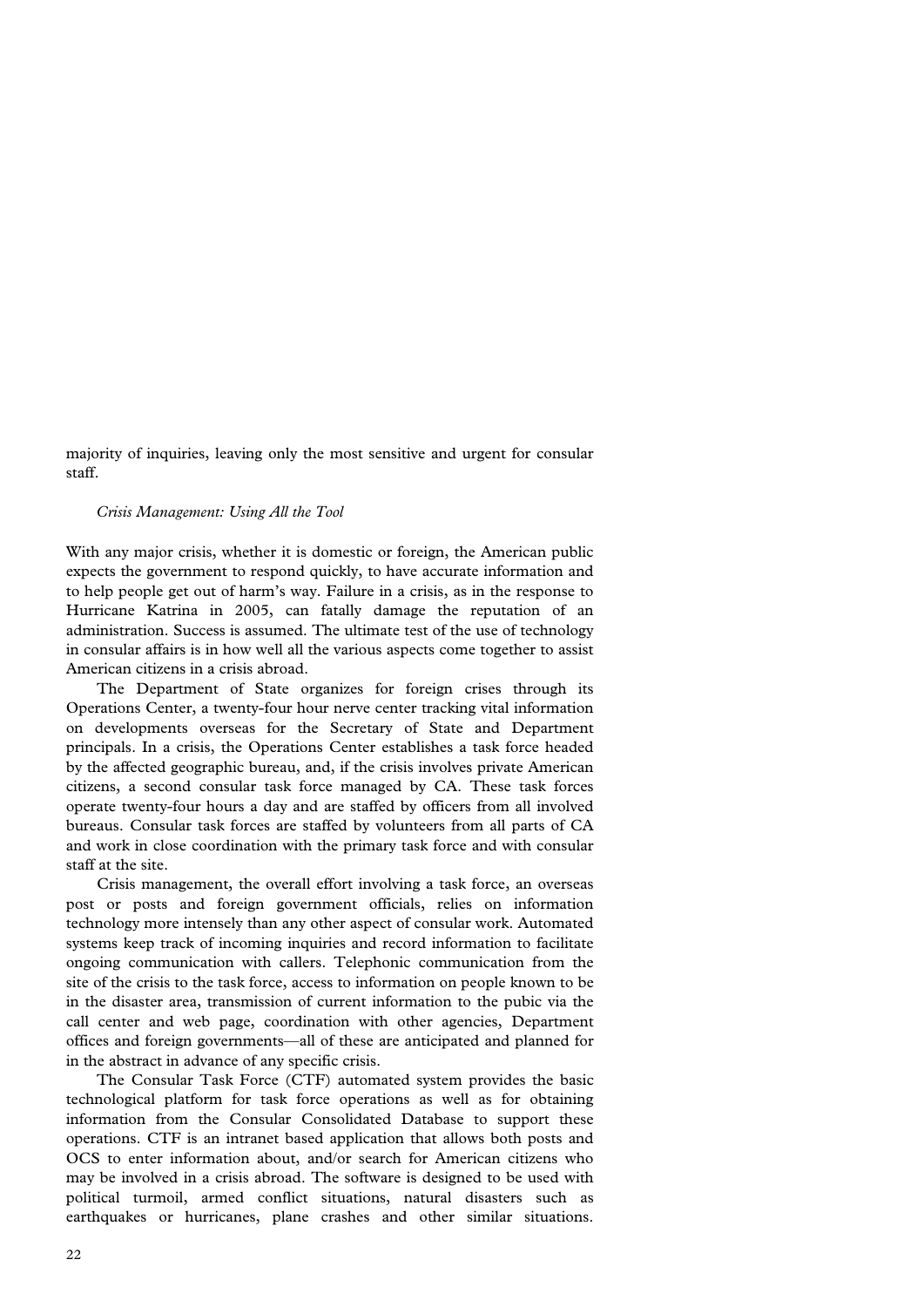Consular officers at a remote site can access and update CTF via the Open Net Everywhere (ONE) program. Data about registered American citizens from post registration information and from internet based registrations can also be imported into CTF.

 Development of CTF in its current state involved a series of attempts and missteps using older technology. As with all consular systems, the application evolved from an initial record-keeping system that sought to organize information about a crisis and those involved as well as about callers and their inquiries. The challenge was developing systems adaptable enough to handle the range of crisis situations, fast enough to be responsive to inquiries and accurate enough to be reliable. Technological advances involving web-based structures available world-wide via the intranet with access to information stored in a commonly accessible database made such a system possible.

#### *Hurricane Response in Mexico: A Case Study*

l

Hurricane Response in Mexico: A Case Study While technology is key in crisis management at the Washington-end, the closer one gets to the actual crisis site, the more likely it is that automated solutions alone will not work. Recent experience in Mexico provides a case in point.

 Hurricane Wilma in October 2005 was the most powerful hurricane ever recorded in the Atlantic. It struck the eastern coast of the Yucatan Peninsula, lingered for a period of sixty-three hours, and dropped one and a half times the normal annual rainfall on the region. The hurricane damaged the local power grid, communications network and airports, and flooded highways linking the region to the rest of Mexico. It devastated the major tourist areas of Cancun, Cozumel and the Mayan Riviera. Following the hurricane, 25,000 American citizens were evacuated on commercial airlines within one week and one hundred eighty critical medical cases were evacuated as quickly as possible. Mission Mexico<sup>[35](#page-25-0)</sup> sent teams of officers to the area, fielded over 12,000 phone calls and organized relief for short-supplied hurricane shelters. The success of relief efforts owes a great debt to Mexican government authorities, who had the foresight to evacuate tourists to shelters before the hurricane hit.

<span id="page-25-0"></span><sup>35)</sup> In addition to the Embassy, Mission Mexico consists of nine consulates and thirteen consular agencies, covering major tourist sites and areas with large concentrations of foreign residents.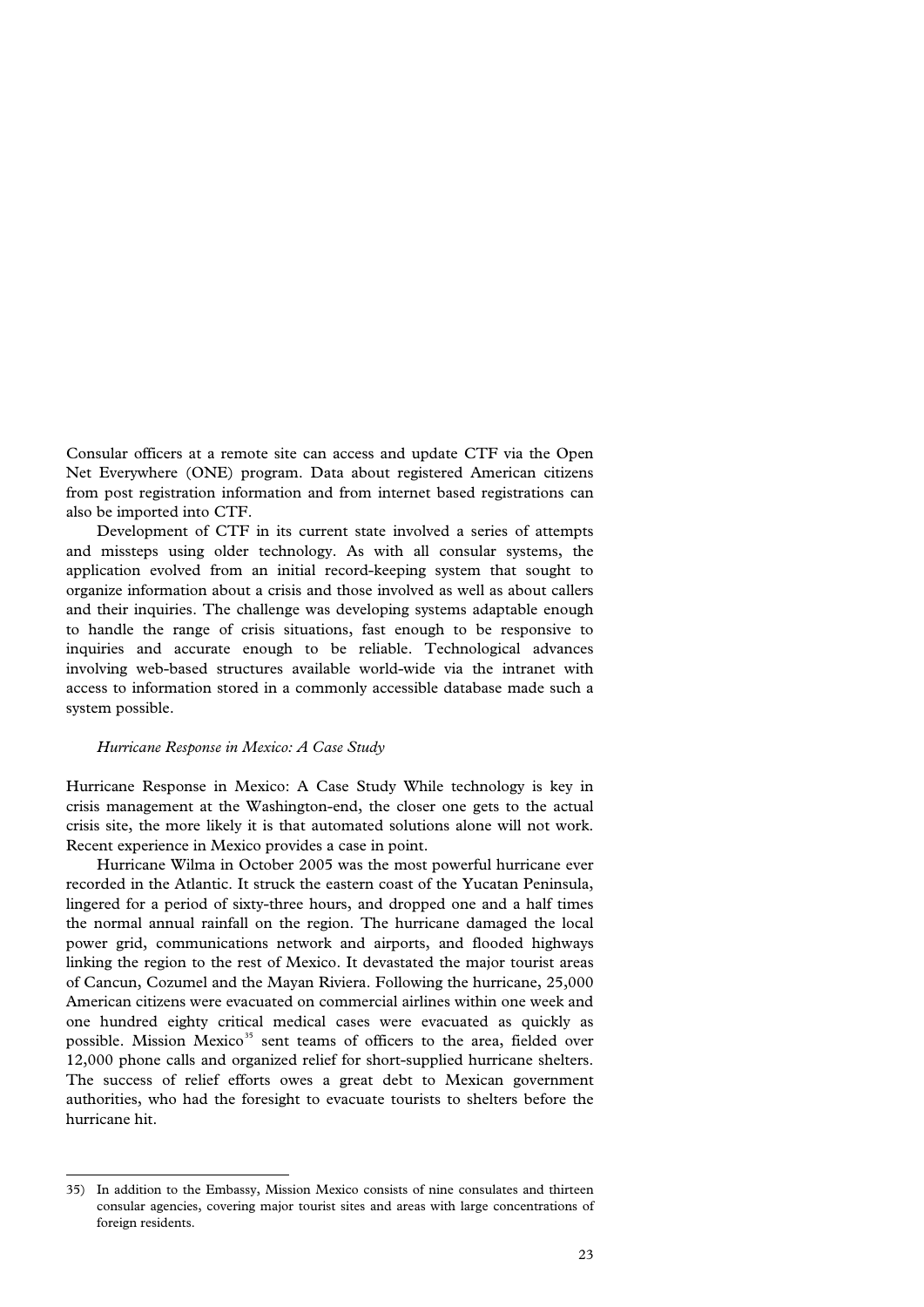Embassy Mexico and Consulate Merida had anticipated the storm by creating a consular task force in Mexico City, assisting tourists to depart prior to the hurricane hitting, and sending warden messages from the consulate to those known to be in the area. Task force members logged caller information into the Consular Consolidated Database (CCD), using a predecessor to the CTF application, and passed current information on conditions to callers. They also received information from callers about medical cases and shelter conditions in the affected area. Useful as this was, the consular agencies in Cancun and Cozumel did not have access to the CCD, and officers at the site had no means of updating the system. Local telephone service and most cell phone service were unavailable, and roads into the area were flooded. Urgent case information had to be relayed by phone, handheld radio, the Cancun municipal authorities and e-mail as available.

 Following Wilma, Mission Mexico identified communications as a crucial element for attention and upgrade. Although it is not possible to know when a natural disaster might occur, in the case of Mexico the likelihood of tropical storms in tourist areas on both the Caribbean and Pacific coasts or of earthquakes in any part of the country, is high. The experience with Wilma clearly demonstrated the need for reliable communications that would not be affected by disruptions in telephone service, such as a VHF radio network and satellite telephones. It illustrated the importance of taking advantage of the most advanced means of communication available as soon as it becomes available, sharing these communication capabilities not only with outlying Consulates but also with consular agents, and of testing communications systems regularly. Some changes have already been implemented. Consular Agencies on the Yucatan Peninsula currently have access to the CCD, for example, and with it, access to the Consular Task Force application. Creating a culture of crisis preparedness, however, requires anticipating further cracks in the communication network, building redundant and overlapping communication systems, training newly arrived staff in the technology and staying informed about new and better communication systems as they are developed.

 A related area is the need for team leaders at all levels, and for clear and uniform guidance as the crisis unfolds. Information of all kinds—Mission telephone lists, names and contact information for Mexican authorities, action plans developed with local civil aviation and airport authorities—must be current and easily available to task force members and personnel sent to the disaster area. Coordinating information with the task force in Washington and the OCS call center is also a necessity. While the Mexico experience highlights areas that require attention and that can improve crisis response, it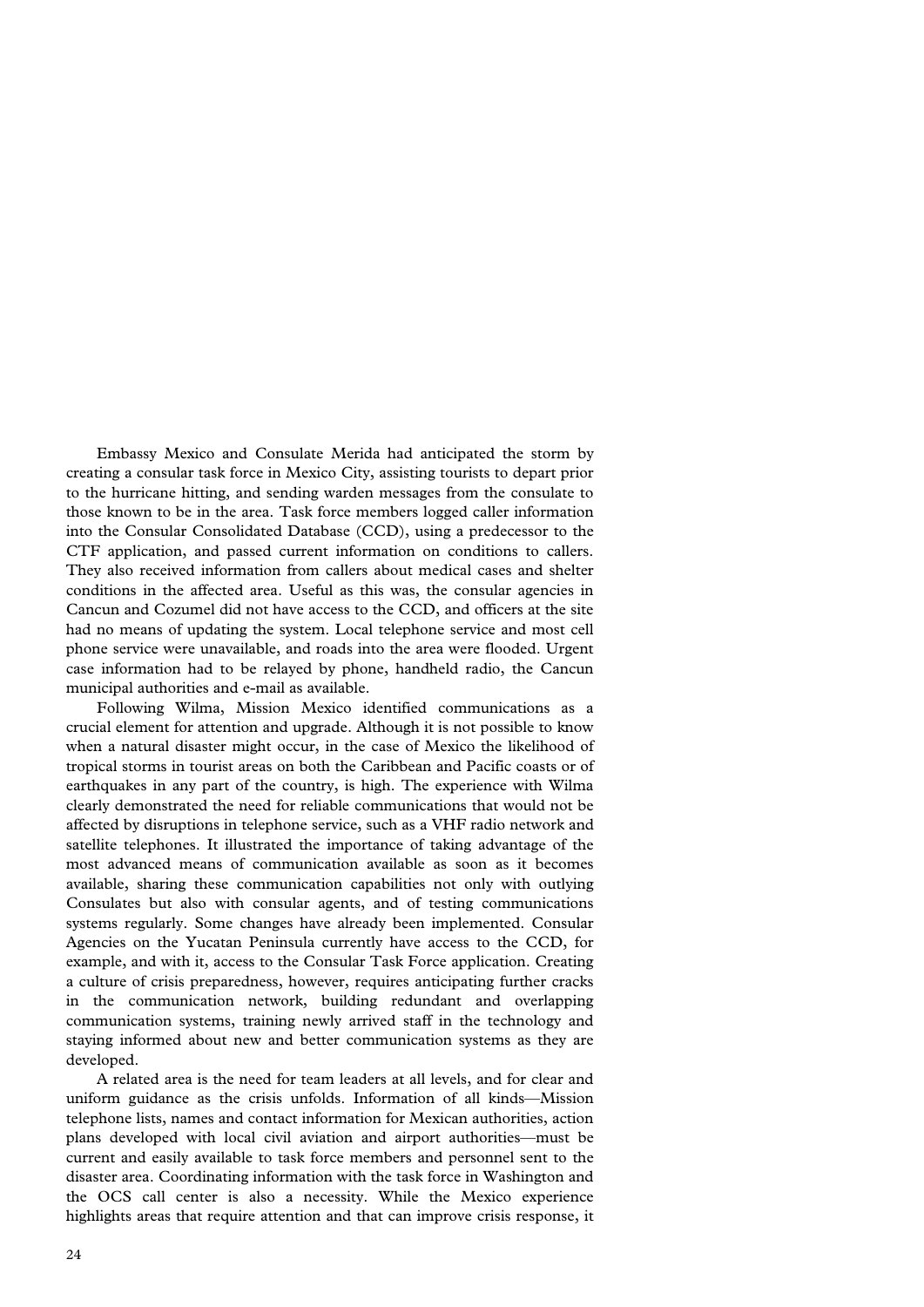also shows that technology is not a panacea. Communications may not work at a disaster site and those involved will need to resort to backup approaches. Advance planning, testing of existing systems, easily available basic information and clear lines of authority keep an assistance effort running smoothly during the chaotic early hours and days when communications are down.

## *Conclusion*

This paper describes the evolution of consular affairs in the United States as security concerns and public expectations have driven a transformation facilitated by technology. Although basic consular functions are the same as they have been since the middle of the twentieth century: adjudicating visas and passports, responding to citizens in trouble, organizing and planning for large scale emergencies, and managing people and facilities, the way these functions are performed has been transformed. Processes and documents are more secure, information flows easily to the public, overseas posts and the Department of State anticipate public needs and plan ahead, and consular leadership has a policy role in interagency discussions. Security needs have driven many of these changes and have provided the rationale for obtaining the added resources they require. Technology underpins a more secure visa process as well as the ability to meet the information needs of the traveling public. The adaptation of new technology to consular work will certainly continue. Use of sophisticated biometrics will enhance border security, new communications approaches and innovative uses of the internet will encourage contact with the public, basic consular support systems for every function will be streamlined and moved to web-based approaches.

 Consular programs, and the shift to more proactive approaches, have an important impact on diplomacy. They bolster diplomatic activities abroad in very concrete ways. For example, in 2008 Mission Russia issued visas to approximately 32,000 Russian university students as part of a work/study program. To manage a program of this size, Embassy Moscow adopted new approaches to scheduling interviews, consolidating interviews and focusing only on students interviews on the days they applied. Former Ambassador to Russia William Burns, now Under Secretary for Political Affairs, 'said the program is 'a great means of connecting to the next generation of Russians, opening up their understanding of America and building bridges between our two societies... ' Embassy Moscow's consular staff, he said, 'deserves credit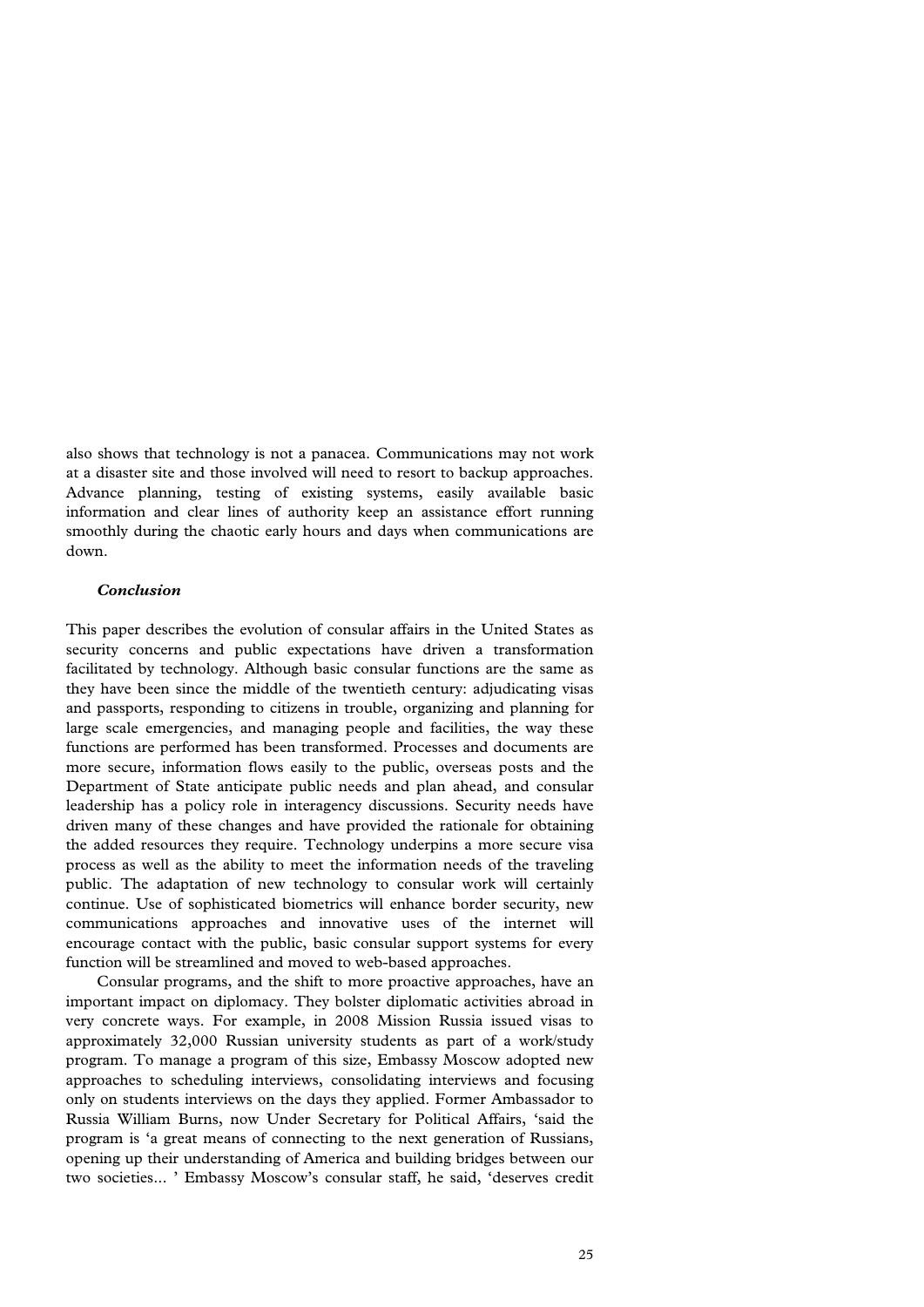for its initiative and hard work, another reminder of the extraordinarily valuable role consular staffs play in American diplomacy.<sup>[36](#page-28-0)</sup>

 The nature of diplomacy is changing due at least in part to the growing importance of contact with the broader public, both domestic and foreign, and to the need to meet public expectations. The consular function, as I discussed above, has adapted naturally to this approach because it has always dealt directly with the general pubic. Reporting and analysis functions are also bolstered by outreach to contacts in all sectors of society, which not only gives officers insight into local conditions but also enriches local understanding of the United States. While diplomats have always relied on their contacts, the breadth of their public contact is greatly expanded by technology just as consular outreach is. Secretary of State Rice's Transformational Diplomacy initiative, launched in 2006, recognized the importance of enhanced public outreach efforts. Although the initiative did not focus on consular work, it promoted the adoption of those skills used by consular officers every day.

 The US Foreign Service has been thoroughly transformed since 1800, when consuls traveled for months to reach posts where they might have trouble finding a government official to accept their credentials or when diplomats were assigned to only a few Western European capitals and sent their dispatches home via sailing ship. In the twenty-first century, the State Department's overseas presence has moved well beyond the traditional diplomatic/consular dichotomy into a much more complex environment where functions overlap. Work methods, especially involving use of the internet to enhance communications, are universally shared. Security concerns require that Embassy sections work together to develop and share information on individuals and groups that could pose a threat. Crisis planning and sharing of after hours' responsibility for emergencies brings all Embassy officers together to focus on helping American citizens. Foreign Service Officers of all specializations are asked to serve in Afghanistan and Iraq, often as provincial team leaders. The nature of diplomacy has changed, and the transformation of consular affairs in an integral part of that change.

<span id="page-28-0"></span><sup>36)</sup> Morin, Eric, 'Next Stop: U.S.A.', *State Magazine,* October 2008, pp. 8-9.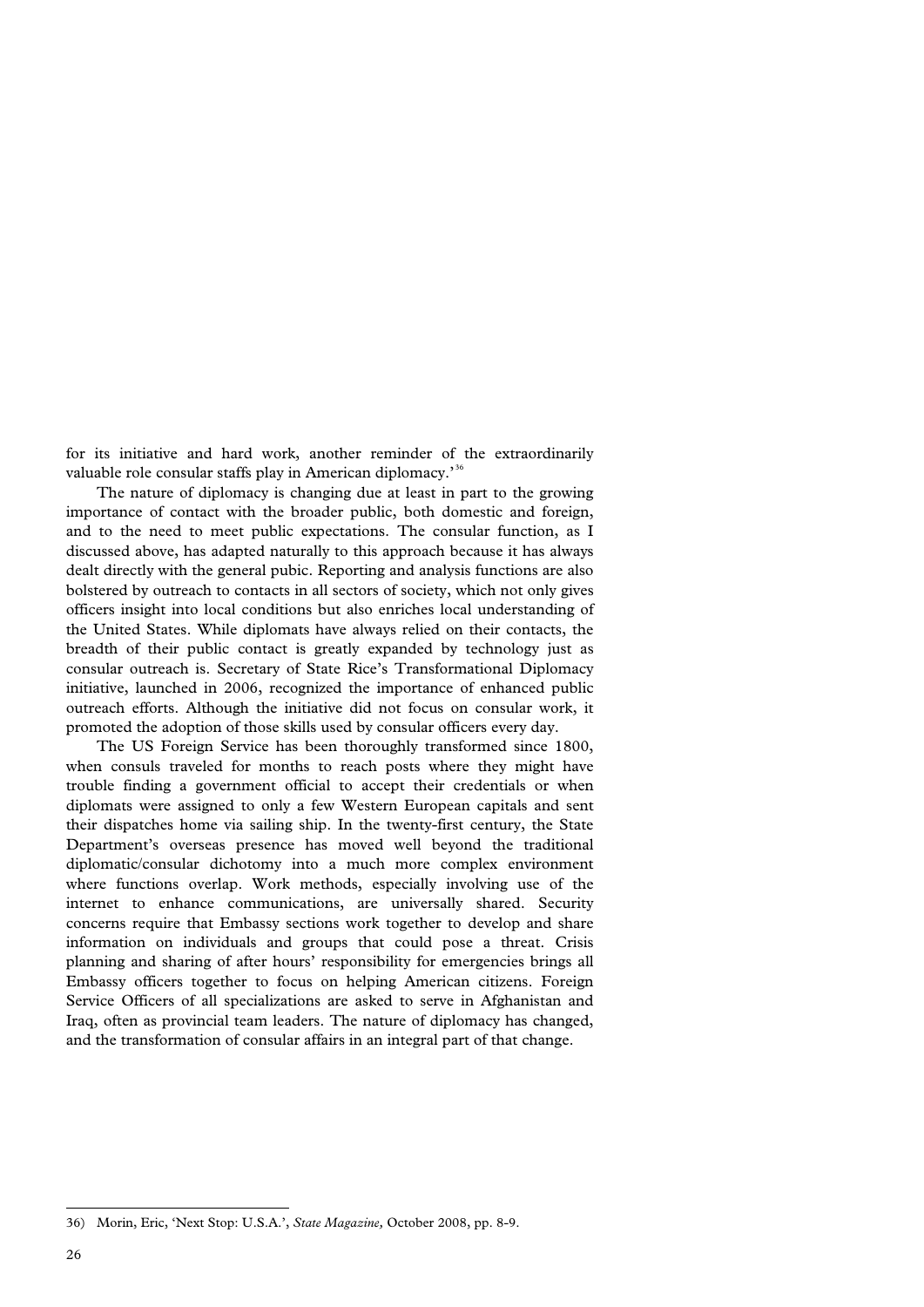#### **NOTES FOR CONTRIBUTORS**

The Discussion Papers in Diplomacy are a vehicle for the circulation of current research in the field of diplomacy. Each paper is distributed to universities, foreign ministries, embassies and researchers and teachers on diplomacy. In accordance with the objective to publish the most contemporary work, each discussion paper will normally appear within three months of its acceptance.

The Editors are happy to discuss ideas prior to submission and welcome papers up to approximately 10,000 words. An electronic version of the manuscript should be sent to papersindiplomacy@clingendael.nl and the text presented as follows:

#### **REFERENCES AND NOTES**

References and notes should be presented at the bottom of each page rather than at the end of the article. The first mention of a source should include full biographical details, including place of publication and publisher. Thereafter the author's surname and the year of publication should be used.

- 1 Jan Melissen (ed.), *The New Public Diplomacy: Soft Power in International Relations*, (Basingstoke: Palgrave-Macmillan, 2005) pp. 16-25.
- 2 Melissen (2005), p. 24.
- 3 Ingrid d'Hooghe, 'Public Diplomacy in the People's Republic of China', in Jan Melissen (ed), *The New Public Diplomacy: Soft Power in International Relations*, (Basingstoke: Palgrave-Macmillan, 2005) pp. 88- 103.
- 4 D'Hooghe (2005), p. 90.
- 5 Dominic Kelly, 'Rice, Oil and the Atom: A Study of the Role of Key Material Resources in the Security and Development of Japan', *Government and Opposition*, Vol. 40, No. 2 (2005), pp. 278-327.
- Discussion Papers in Diplomacy should be cited as follows: Brian Hocking and David Spence, Towards a European Diplomatic System?, *Discussion Papers in Diplomacy*, No. 98 (The Hague: Netherlands Institute of International Relations 'Clingendael', 2005).
- References to web sites are to be bracketed from the main text.

Copyright will remain with the author, who will receive five free copies of the completed work. Additional bulk orders can be purchased at a reduced rate.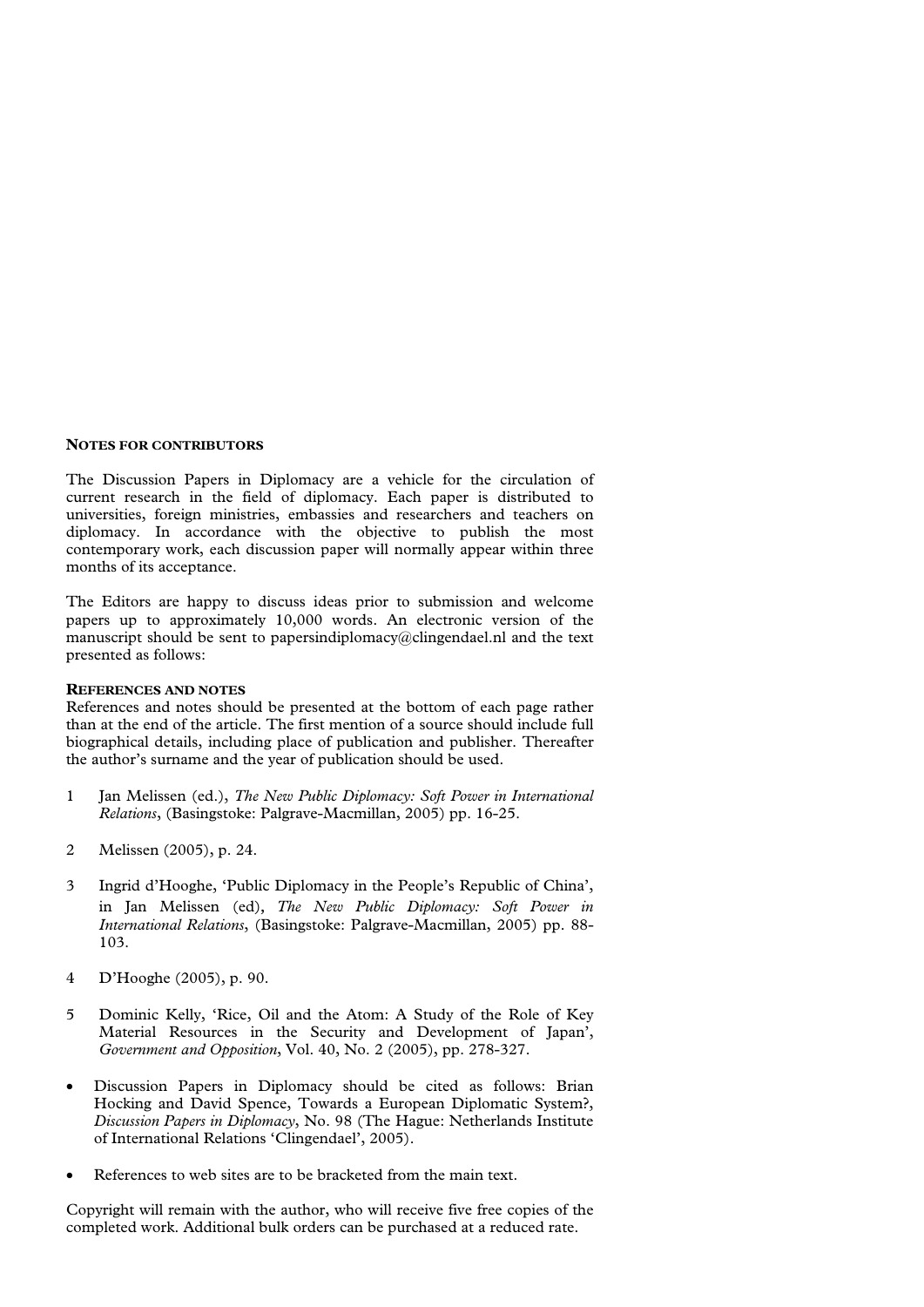#### BRILL ACADEMIC PUBLISHERS

# **THE HAGUE JOURNAL OF DIPLOMACY (HJD)**

The Hague Journal of Diplomacy is a refereed journal. It promotes the analysis and understanding of diplomacy by acquainting a broad audience of readers with the best works being undertaken in diplomatic studies in a variety of intellectual traditions. To this end, HJD is open to the wide array of methodologies by which diplomacy may be studied. Each issue contains research articles and at least one piece focused on the practical aspects of diplomatic experience. From time-to-time, issues will be focused on a single diplomatic theme or debate about diplomacy.

The Hague Journal of Diplomacy is published by Brill Academic Publishers (http://www.brill.nl).

Manuscripts or proposals may be submitted online at www.editorialmanager.com/hjd.

## EDITORIAL BOARD

*Co-editors:*  Jan Melissen (Netherlands Institute of International Relations 'Clingendael' and Antwerp University) Paul Sharp (University of Minnesota, Duluth, USA)

*Associate editors:*  Brian Hocking (Lougborough University, UK) Geoffrey Wiseman (University of Southern California, USA)

*International Advisory Board:* Chen Zhimin (Fudan University, China) Raymond Cohen (The Hebrew University of Jerusalem) Rik Coolsaet (University of Ghent, Belgium) Andrew Cooper (University of Waterloo, Canada) James Der Derian (Brown University, USA) Alan Henrikson (Tufts University, USA) Eytan Gilboa (Bar-Ilan University, Israel) John Hemery (CDSP, UK) Christer Jönsson (University of Lund, Sweden) William Maley (Asia-Pacific College of Diplomacy, Australia) Iver B. Neumann (The Norwegian Institute of International Affairs) Kishan S. Rana (India) David Spence (European Commission) Tatiana Zonova (Moscow University)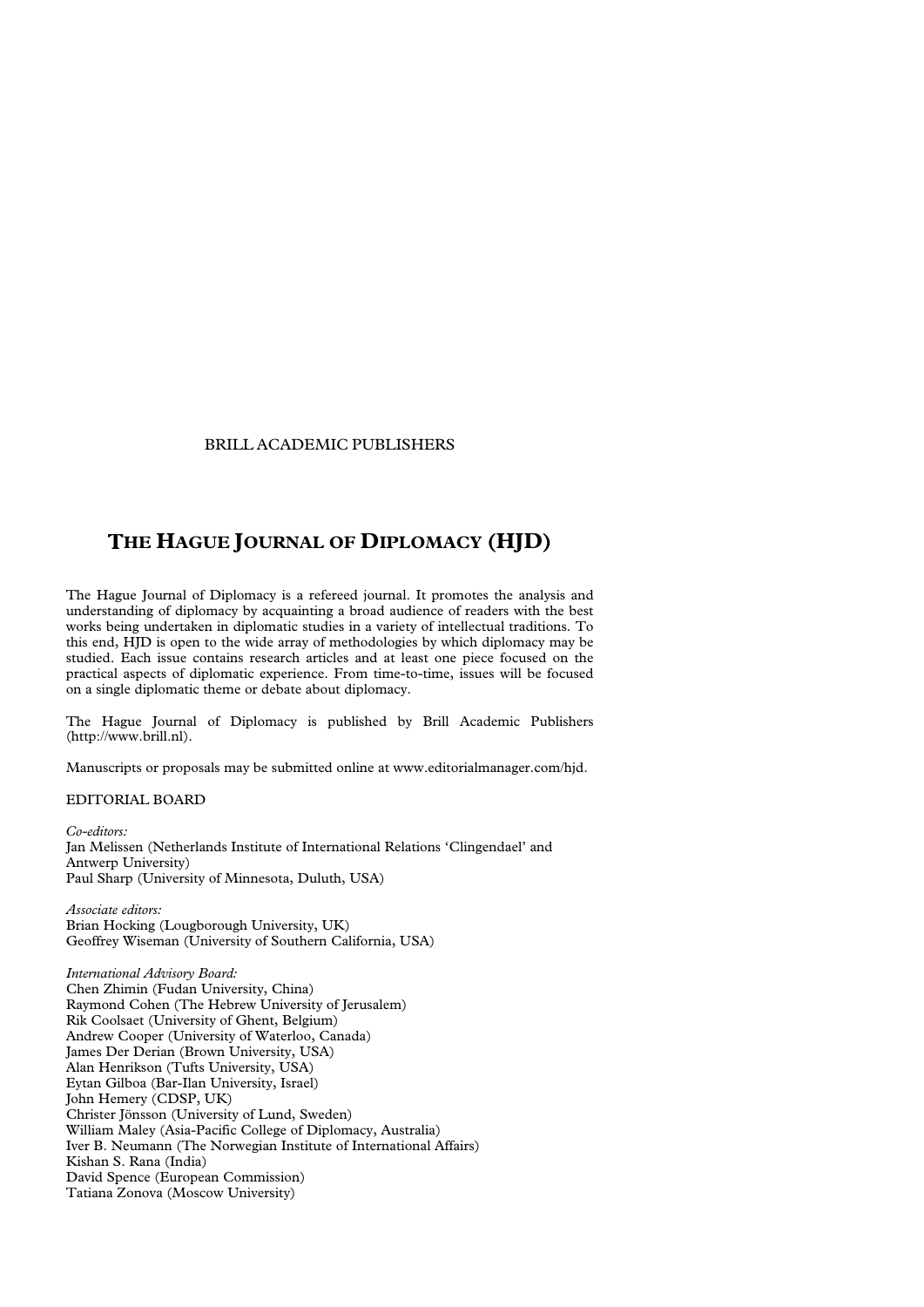#### *NEW BOOK SERIES BY*

#### MARTINUS NIJHOFF PUBLISHERS

## **DIPLOMATIC STUDIES**

#### General Editor: Jan Melissen (jmelissen@clingendael.nl)

*Diplomatic Studies* is a peer reviewed book series that encourages original work on diplomacy and its role in international relations. The broad scope of the series reflects the inter-disciplinary and inclusive nature of diplomatic studies, and it is therefore open to contributors from a variety of academic disciplines and backgrounds. Authors will include academics, researchers from think tanks, and people with professional experience in diplomacy.

The series' focus is wide-ranging and it publishes high-quality research on the theory, practice, and techniques of diplomacy. It aims to advance the understanding of the importance of diplomacy to international relations, and engage in debates on diplomatic innovation. The series will deal with bilateral and multilateral diplomacy, but also with a variety of other forms of diplomatic practice, such as public diplomacy, track-two diplomacy, and sub-state diplomacy. It also welcomes studies on age-old functions of the institution of diplomacy, including international negotiation and mediation, as well as less traditional ones that are emerging in the current international environment.

More information on the book series is to be found on [http://www.brill.nl/dist.](http://www.brill.nl/dist) Jozef Bátora, *Foreign Ministries and the Information Revolution: Going Virtual?* (2008) Lorna Lloyd, *Diplomacy with a Difference: the Commonwealth Office of High Commissioner, 1880-2006* 

G.R. Berrige, *British Diplomacy in Turkey, 1583 to the present* (2009)

Kathy R. Fitzpatrick, The Future of U.S. Public Diplomacy: An Uncertain Fate

## *Forthcoming:*

Kenneth Osgood and Brian C. Etheridge, The United States and Public Diplomacy: New Directions in Cultural and International History